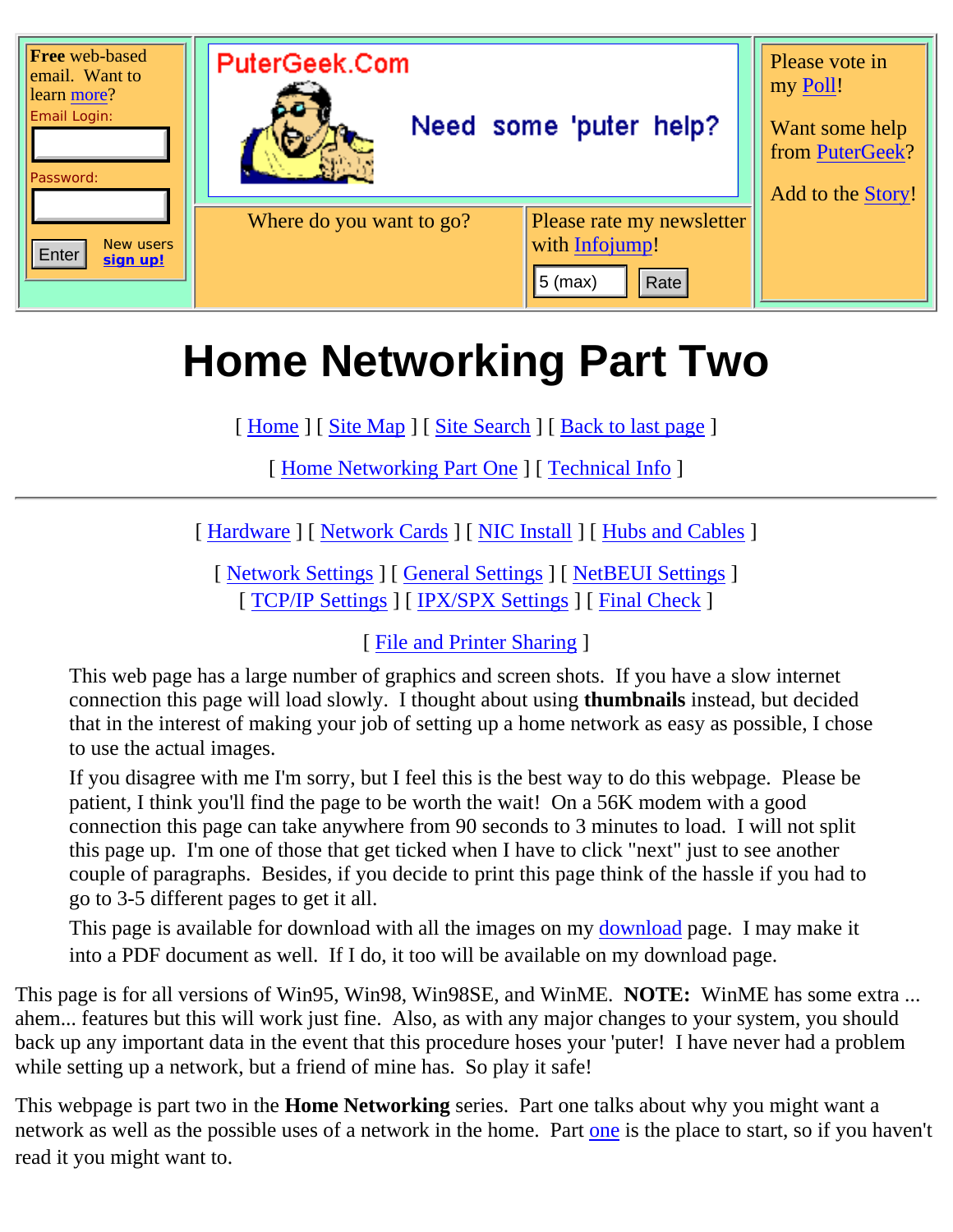This page is not designed to be the "end all" in Networks! It is simply a step-by-step guide on how to set up a network at home for file sharing, network gaming, sharing printers, and sharing one internet connection between multiple 'puters. If this webpage doesn't tell you all you wish to know, you might want to get some books on the subject.

This is not meant for networks larger than 2-10 'puters. Larger networks have special needs that won't be discussed here. Nor will the 10 megabit vs. 100 megabit issue or the pros and cons of hubs vs. switches be discussed here. Most home networks have no need for the above, and if you don't know the above terms... don't worry about it, you don't need to know. For those that do want to discuss the above issues please [email](mailto:webmaster@putergeek.com?SUBJECT= I want to call you to talk about network issues.) me to set up a time when you can call me to discuss them.

There are a number of other devices you can use to set up a network. From USB network cards to phone line network cards. I dislike all of them. They can be easier to set up. However, they tend to be slower, and sometimes they can have major problems.

# <span id="page-1-0"></span>**The Hardware**

Let me make a brief statement about the brand of parts to chose. This is a money vs. speed choice. It's that simple. I like  $3\text{Com}$  (more pricey), and [Linksys](http://www.linksys.com/) parts. In my opinion, both brands are just as good quality-wise. If money is a concern, or you don't want/need the 10-15% speed gain go with Linksys for all your parts. If you want the best, go with 3Com for all of your parts.

## <span id="page-1-1"></span>**Network Cards (NIC)**

First you'll need to buy and install the hardware needed for your network. You will need one network card or NIC (**N**etwork **I**nterface **C**ard) per 'puter. If you use a NIC with a DSL or cable modem to get onto the internet, you will need a second NIC as well for the network. The first thing to do is take the cases off your 'puters to determine if you have an available slot free to install the NIC in. Slots come in two flavors, **PCI** and **ISA**. PCI card slots are white in color and are shorter than ISA slots. ISA card slots are black in color and are longer than PCI slots. Look closely here, some main boards (motherboards, the thing all the cards plug into) have a PCI/ISA **shared** slot! You will see a PCI slot next to an ISA slot but there will be only one shared place in the back of the case for the card to stick out. In this case you can use only one slot, either the PCI or the ISA, but not both. For the nit-pickers out there, in some cases there is a card that is internal only so both slots can be used, but this is fairly rare.

If you have both types of slots free then it's your choice whether to go PCI or ISA for the NIC. There are some points to ponder here. ISA is an older, slower technology, it will soon be out-dated, an ISA NIC will use slightly more CPU time (will slow your 'puter slightly during big data transfers). ISA is sometimes harder to get installed without conflicts in Windows. While ISA costs a bit less, I highly recommend going with a PCI network card.

In case you've never installed or changed any hardware in your 'puter's case, here are a few pointers.

- Static electricity is your biggest worry! One small shock can fry a 'puter part! Sure, you can buy a grounding wrist strap at your favorite Radio repair shop (or Radio Shack), but if you're reasonably careful I feel that this is not needed.
- All you need is a Phillips screwdriver and some patience.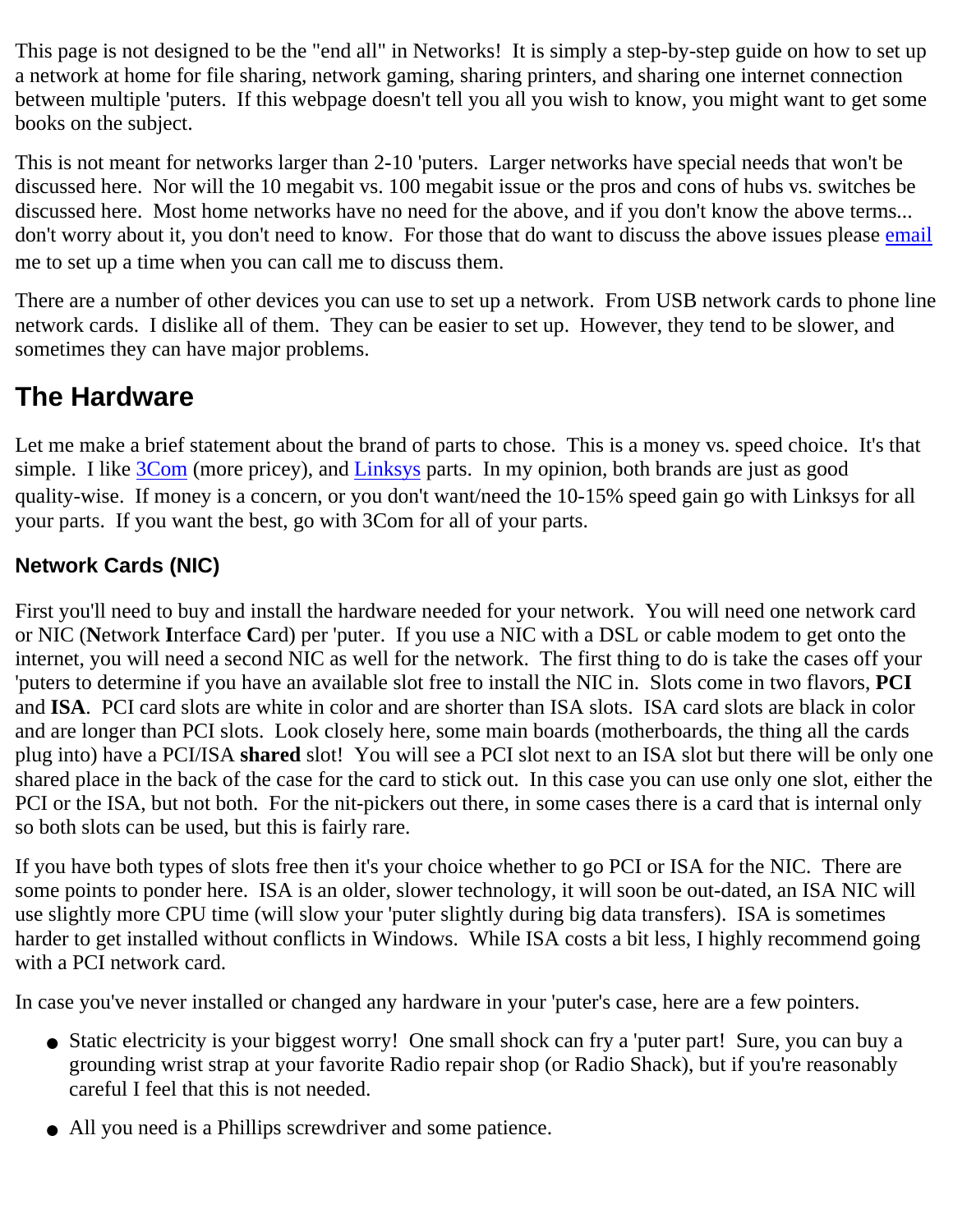- I prefer to sit on a non-carpeted floor with my shoes and socks off while I'm working inside a 'puter with no kids, cats, or dogs around to shock me or the 'puter.
- Don't be in a hurry!

Here are some images of both a PCI combo card (top) and an ISA combo card (bottom). Combo means it can except both coax (or BNC) and 10BASE-T (or Cat-5) cable. More about the differences in cables below.



This is a PCI combo card from Linksys.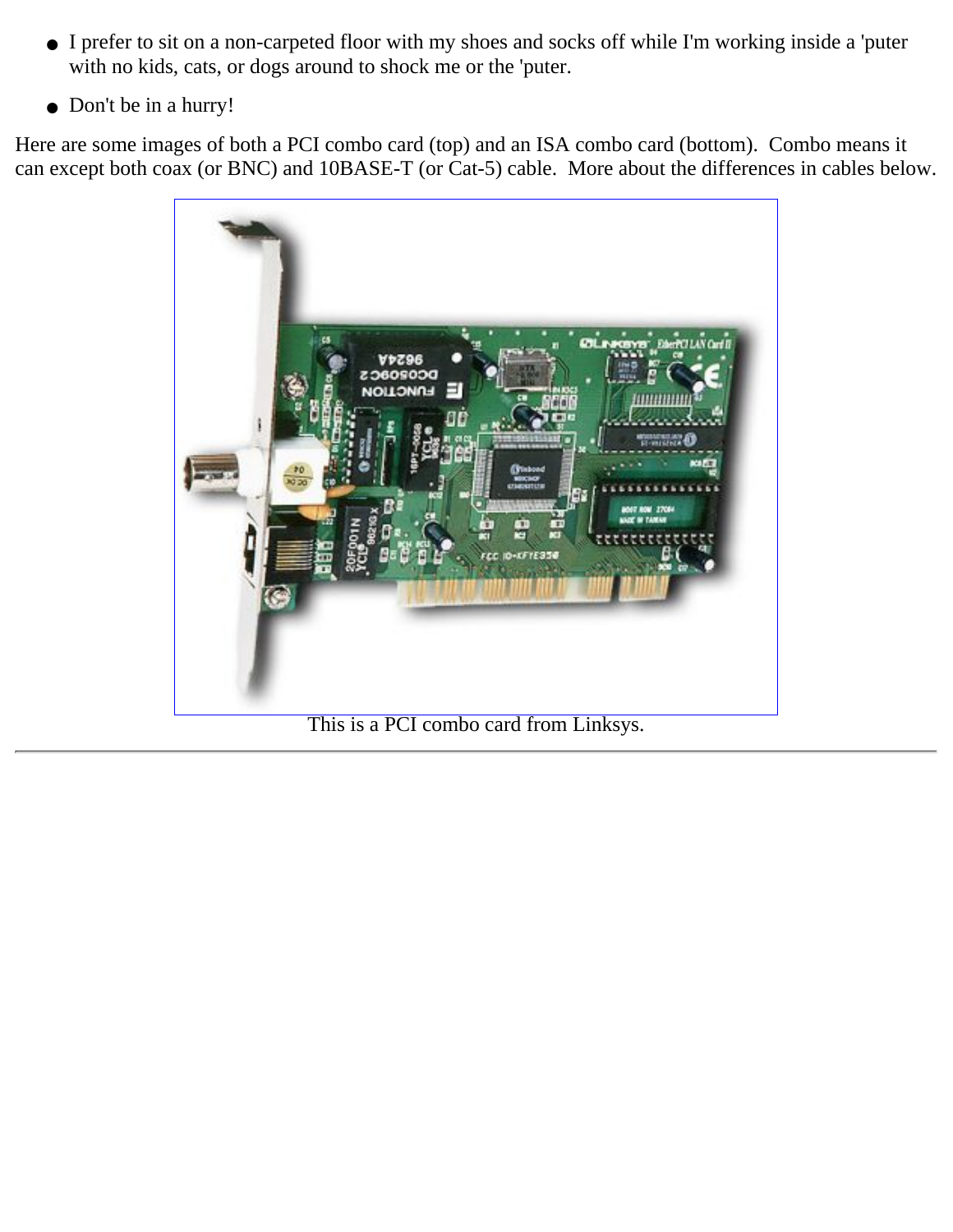

This is an ISA combo card from Linksys.

### <span id="page-3-0"></span>**NIC install**

Are you ready to install the new NIC? Here we go...

- 1. Put the NIC, and a Phillips screw-driver on the floor.
- 2. Shut down your 'puter
- 3. Unplug all the cables from your puter, make labels or a diagram if needed.
- 4. Sit on the floor (did you remove your shoes and socks, and are you on a non-carpeted floor?) and take the cover off the 'puter case. NOTE: I can't tell you how to remove the cover, there are too many case types for me to explain them all.
- Find the slot you're going to use. Either punch out the slot-cover (if no card has been there before) or 5. remove the screw holding the slot cover.
- Carefully put the NIC in the slot. Don't rock it! Simply press down with a smooth steady pressure 6. across the whole card until it is seated in the slot completely.
- 7. Then, put the screw in the top of the slot. NOTE: You **must** put a screw in! If you don't have any extra screws, go to your favorite 'puter store and get some. Never throw away extra parts, you may want them later (I have a baggie full of odd screws).
- 8. Make sure you did **not** disturb any wires or ribbon cables.
- Put the cover on the 'puter case. Make sure you get it on correctly. Some covers can be a real pain to 9. put on!
- 10. Now put the 'puter back and plug all the cables in.
- 11. Restart the 'puter.
- 12. Windows will either supply the driver for the NIC, or ask you for the driver. If Windows asks you for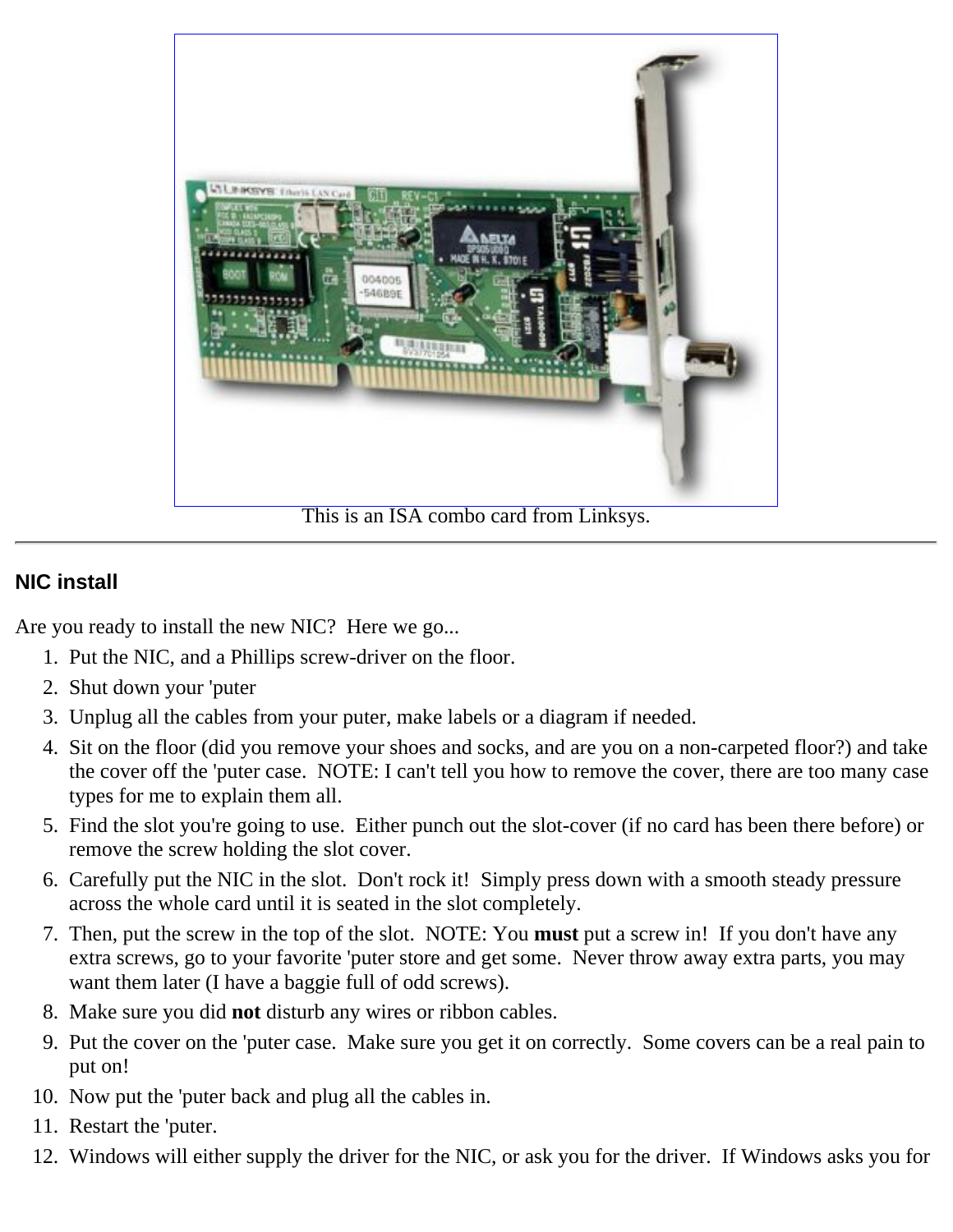the driver, put in the floppy or the CD. You may need to browse to the proper directory. In Win95 and Win98 there's a small bug that tends to stump a lot of people. It'll start installing the driver, then it will get stuck on a file it says it can't find. Simply put in the path of the install directory on the floppy or CD like this, **A:\WIN95** or **A:\WIN98** or whatever it is. Windows may pop up a window saying that a file is about to be copied that is older than your existing file, do you want to keep your existing file? If this happens say **yes, I want to keep the existing file**. This might happen two or three times. When Windows is done it'll ask to reboot your 'puter, say **yes**.

After the reboot, Windows will pop up a window that says something like **Please enter your** 13. **Windows Networking Name and Password**. *Don't do it!* Just hit the ESC key to bypass this window. We will fix it down below, until then just hit the ESC key when this happens.

#### <span id="page-4-0"></span>**Hubs and cables**

First, let me give you some photos so that it'll be easier for you to understand all of this.



This is a Linksys 8 port hub.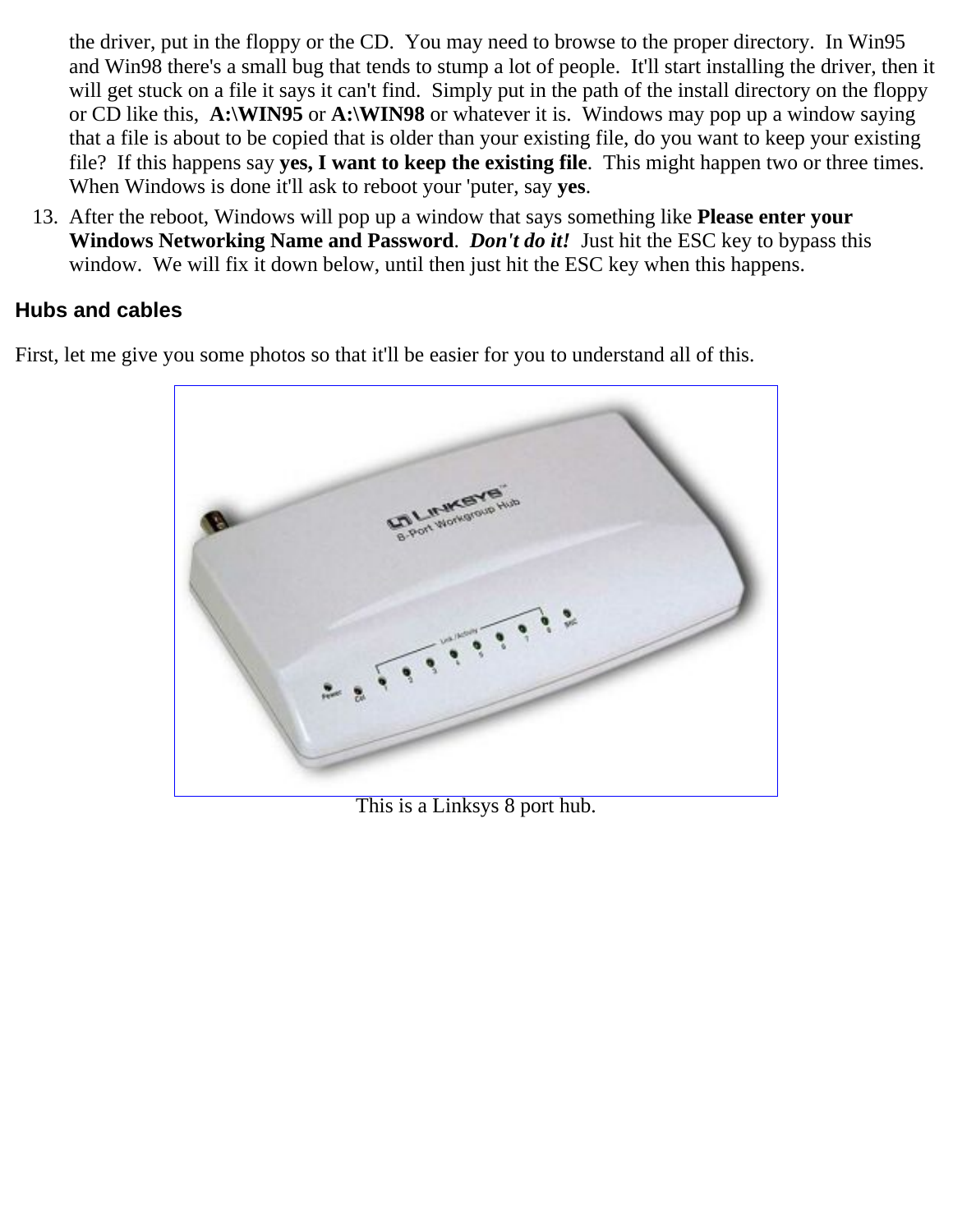

This is UTP (Cat 5) Cable for a 10BASED-T<br>network. It uses RJ-45 connectors.



This is coaxial Cable for a 10base2 network. It uses BNC connectors.



This is a TEE.

Now you have to look into your crystal ball and make a decision. To use a hub, or not to use a hub. Let me give you the pros and cons...

#### **Hub:**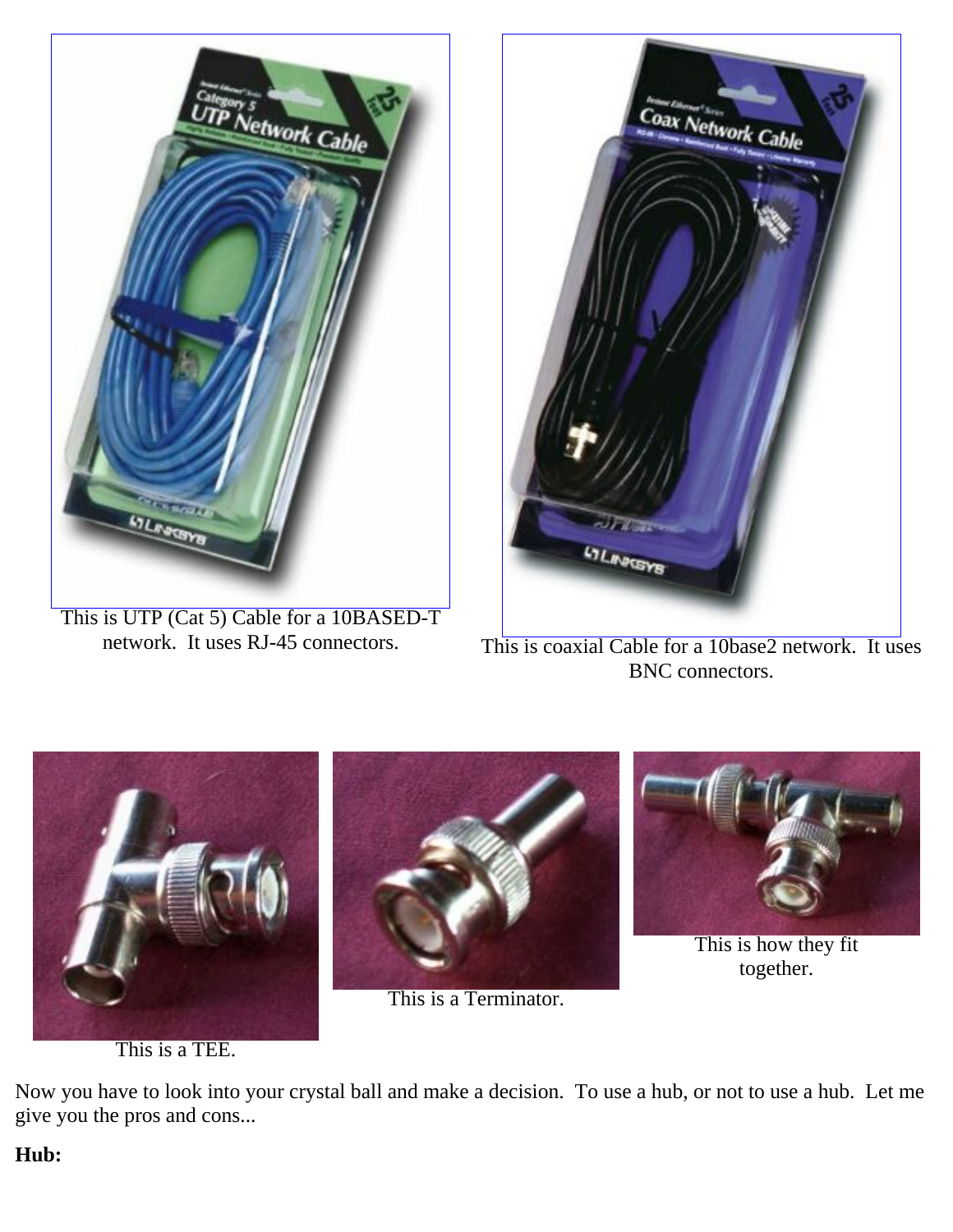- It's easy to add more 'puters.
- If you have a cable or NIC problem it doesn't take down the whole network.
- You can easily pull a 'puter off the network (kid control).
- It's the most popular method today.
- You have to buy a hub (more \$\$\$).
- All cables have to go to one place (good or bad depending).
- Another item you have to plug in.
- No cable changes to upgrade to 100 megabit (but NICs and hub must be upgraded).
- IMHO less problems.
- The best choice for 4 or more 'puters.
- You also get blinking lights to watch :-)

### **NON-Hub:**

- Less expensive to set up.
- Can't upgrade to 100 megabit.
- If one 'puter goes down (cable, TEE, terminator, NIC), the whole network goes down.
- One less item to plug in.
- Daisy chain, cable goes from first 'puter to next 'puter, then to the next 'puter and so on (could be good or bad).
- Not all NICs are combo cards.
- Best used with three or less 'puters

Third Choice: if you have only **two** 'puters, you can use a cable called a **crossover cable**. A crossover cable is a special cable that has the wires in the cable set up a different way. Most 'puter stores have them for sale.

They do make hubs for use with BNC cable, but if you're going to use a hub, go the Cat 5 route.

If you choose to use a hub plan on the following;

- Buy one hub with at least 2-3 open ports. So if you have 3 'puters, buy at least a five port hub (room to add more 'puters).
- Buy one Cat 5 cable for each 'puter. They come in different lengths and colors. So get the proper length for each, I like to use different colors for ease of use.
- Buy one NIC for each 'puter (buy a spare if your budget can handle it, you never know when you'll want it...friends, to work on another 'puter, etc...). If you have a NIC for a DSL modem or cable modem you still need to buy another one.

If you choose to go the non-hub route plan on the following;

- Buy one coaxial cable to go between 'puters. EXAMPLE... two 'puters buy one cable, three 'puters buy two cables, four 'puters buy three cables, and so on.
- You need one TEE for each 'puter. Usually you get one TEE with each combo card you buy. But since this might change, check it out before you go home with the parts. (spares are good here...just in case)
- You need two terminators. One goes on each end of the cable run. EXAMPLE... If you have three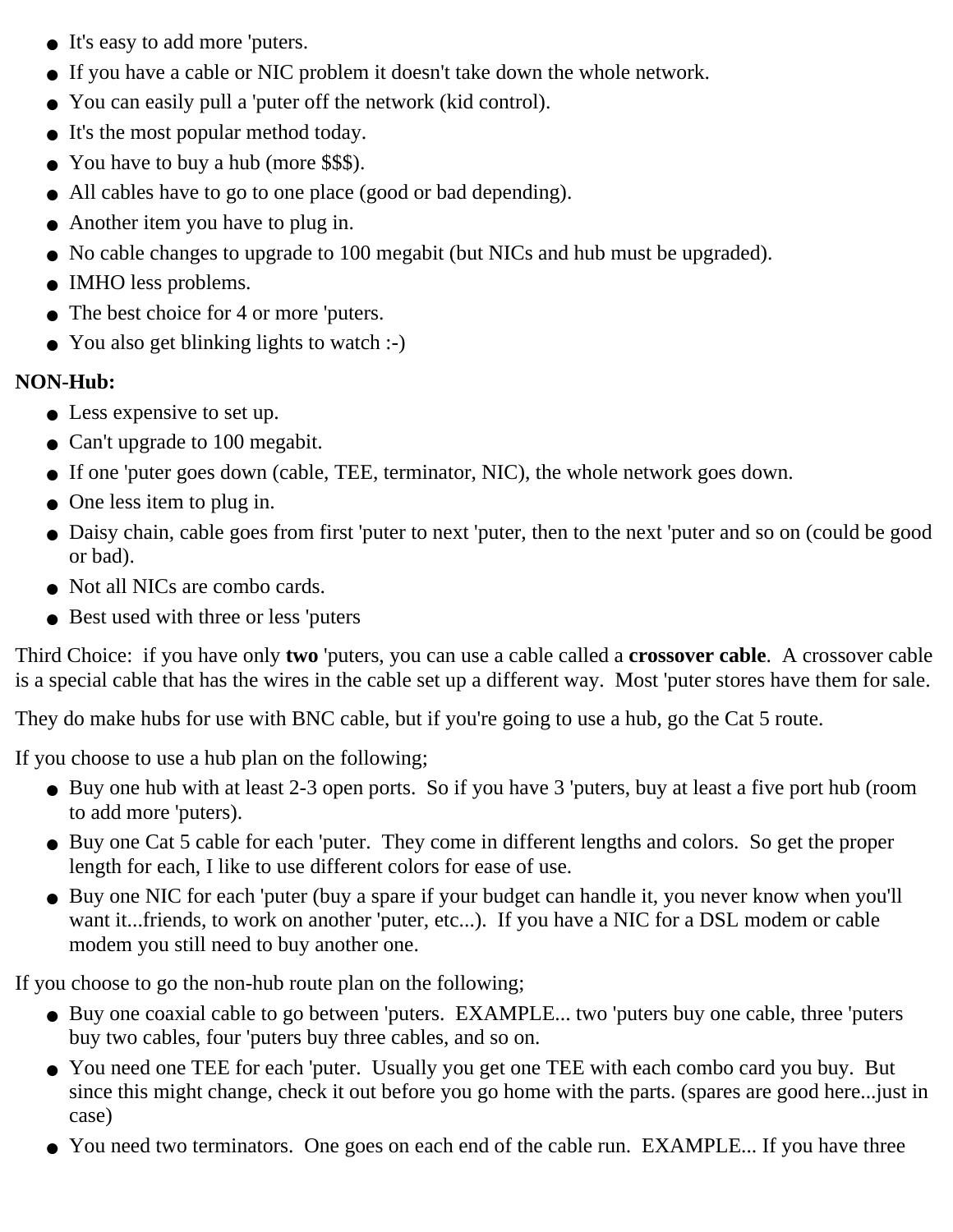'puters, the middle 'puter has a cable connected to each end of the TEE, the two end 'puters have a terminator on one end of the TEE, and a cable attached to the other end.

Here's an example of how coaxial cabling hooks together. I use coaxial to connect Amy's and my laptops when we're on the truck.



# <span id="page-7-0"></span>**Network Settings**

Now that you have all the NICs installed, you've checked device manager for conflicts (you did check didn't you?). If you want to check, go to start | settings | control panel | system | then the device mgr tab, then look down at **network adapters**. You've ran all the cables, plugged in the hub if you have one, or checked all the TEEs and terminators for tightness, and now you're ready to change all the needed settings in Windows so the network will work correctly.

Please note, this is how I set up every network I work on, others may have a different way of doing things, but these are the settings that I've found to work very well in almost every situation.

Let's get started. Except when noted, you will do the **exact** same steps to every 'puter on your network. So use this page to set up one 'puter, then you'll have the first 'puter as a guide for all the rest. A few points to **always remember**, each 'puter **must** have a **different name**! It will really mess up your network if you use a name more than once! Each 'puter **must** have a different **TCP/IP address** as well, no two 'puters can share the same TCP/IP address. I will explain how to do these steps below.

If you have an icon on your desktop called either **Network Neighborhood** or **Network Places**, simply right-click on it and choose **properties** from the context menu. If you don't (not to worry, it'll show up) go to start | settings | control panel | network, and you'll end up at the same place.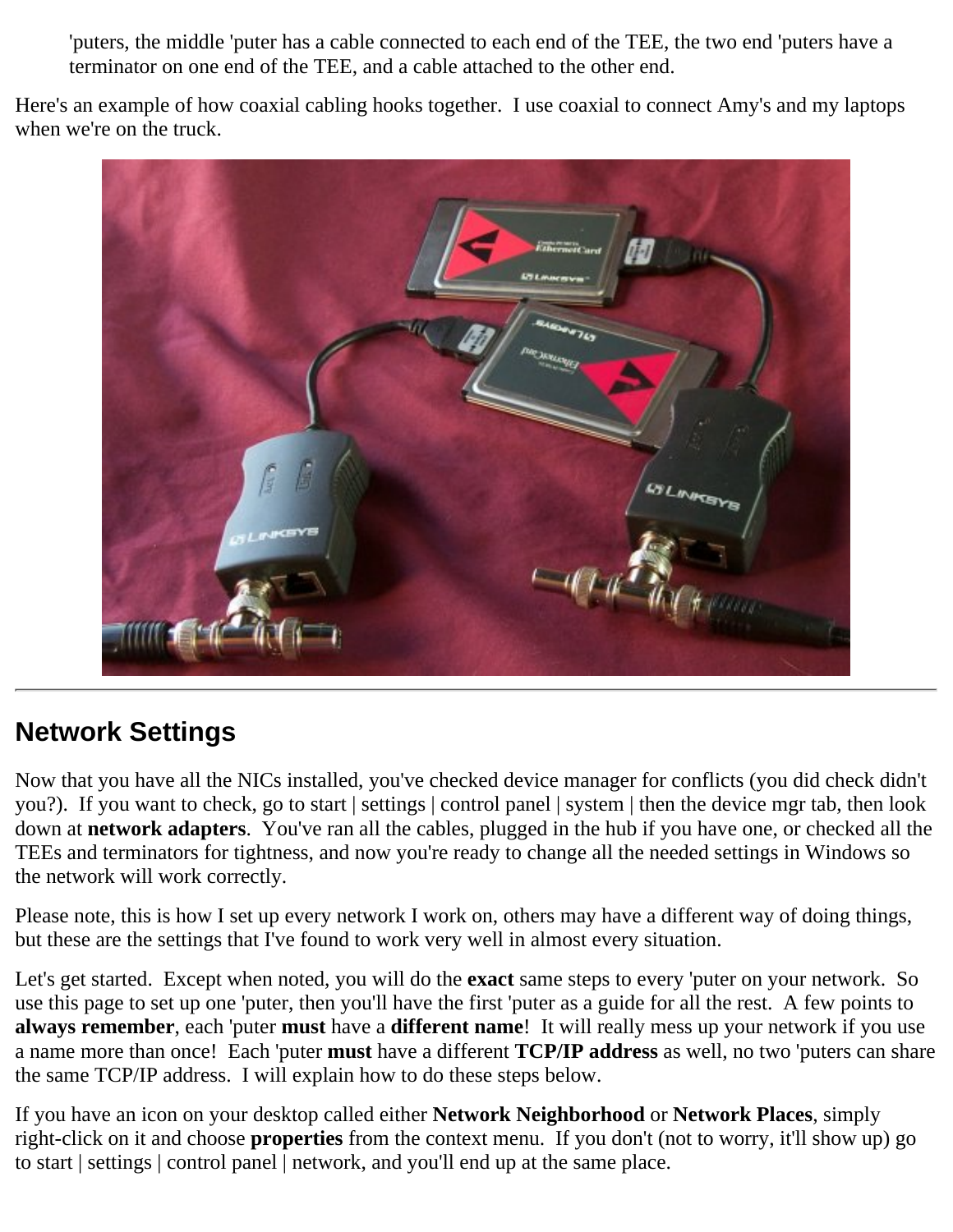### <span id="page-8-0"></span>**General Settings**

| Network                                         |
|-------------------------------------------------|
| Configuration   Identification   Access Control |
|                                                 |
| The following network components are installed: |
| <b>图 Client for Microsoft Networks</b>          |
| ■ Dial-Up Adapter                               |
| ■ Linksys Combo PCMCIA EthernetCard             |
| Ñ ̄NetBEUI -> Linksys Combo PCMCIA EthernetCard |
|                                                 |
|                                                 |
| Add<br>Properties<br>Remove                     |
| Primary Network Logon:                          |
| Windows Logon                                   |
|                                                 |
| File and Print Sharing                          |
| Description                                     |
|                                                 |
|                                                 |
|                                                 |
|                                                 |
| OΚ<br>Cancel                                    |
|                                                 |

This is the first window you see. I call it the **General Window**. Don't worry if all the settings don't look the same. Some 'puters need other stuff. If you have AOL you'll see lots of other junk ... er ... stuff :-)

Dial-up Adapter has to do with using a modem to connect to the internet or another 'puter. We won't mess with that at all.

The first thing to do is to add some protocols. Protocols are like different languages. If you only spoke French, and I only spoke English, how could we talk to each other? Well, 'puters are the same way. Plus, some protocols are better for certain functions. In a home network here are some examples:

- **TCP/IP** This protocol is needed for the internet, as well as some games.
- **NetBEUI** This is the best/fastest protocol (less overhead) for file transfers, very few games use it.
- **IPX/SPX** This protocol is rarely used in the home, but some network games require it.

So, we install all three. There are others, but for the average home network they're not needed. So to start, click the **Add** button.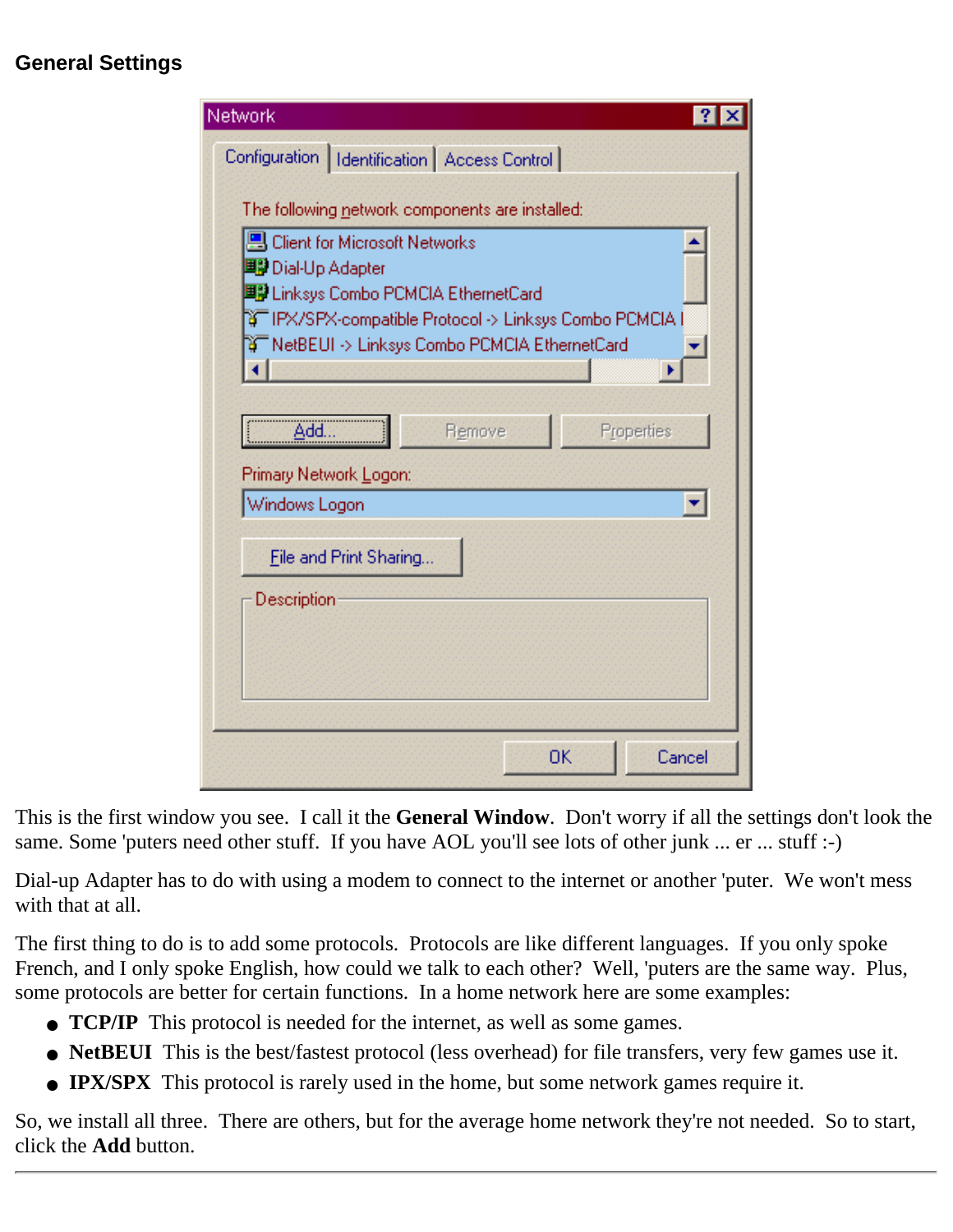| Select Network Component Type                                      |        |
|--------------------------------------------------------------------|--------|
| Click the type of network component you want to install:<br>Client | Add    |
| Protocol<br>Service                                                | Cancel |
|                                                                    |        |
| A client enables your computer to connect to other                 |        |

This is what you'll see after you click the add button. Left-click on Protocol to highlight it, then click the **add** button.

| Select Network Protocol     | ×<br>Click the Network Protocol that you want to install, then click OK. If you have<br>an installation disk for this device, click Have Disk.                              |
|-----------------------------|-----------------------------------------------------------------------------------------------------------------------------------------------------------------------------|
| Manufacturers:<br>Microsoft | Network Protocols:<br><b>TATM Call Manager</b><br><b>BF</b> ATM LAN Emulation Client<br>ि IPX/SPX-compatible Protocol<br>िँ NetBEUI<br>िँ PPP over ATM (protocol)<br>TCP/IP |
|                             | Have Disk<br>Cancel<br>0K                                                                                                                                                   |

Now you see this window. Depending on your version of Windows there can be a lot of stuff here. Just ignore anything we don't talk about, you probably don't need it.

To add a protocol, first you need to left-click on **Microsoft** on the left side of this window, then left-click on **NetBEUI** on the right side, then click **OK**. Windows will think for a moment, then you'll be at the General Window again.

Now you want to repeat the above steps again but choose **IPX/SPX** instead, then click **OK**. After a pause you'll be at the main screen again. You should now have TCP/IP, NetBEUI, and IPX/SPX for all **adapters**. If for some reason TCP/IP is not installed, just follow the above steps to install it. An adapter is the device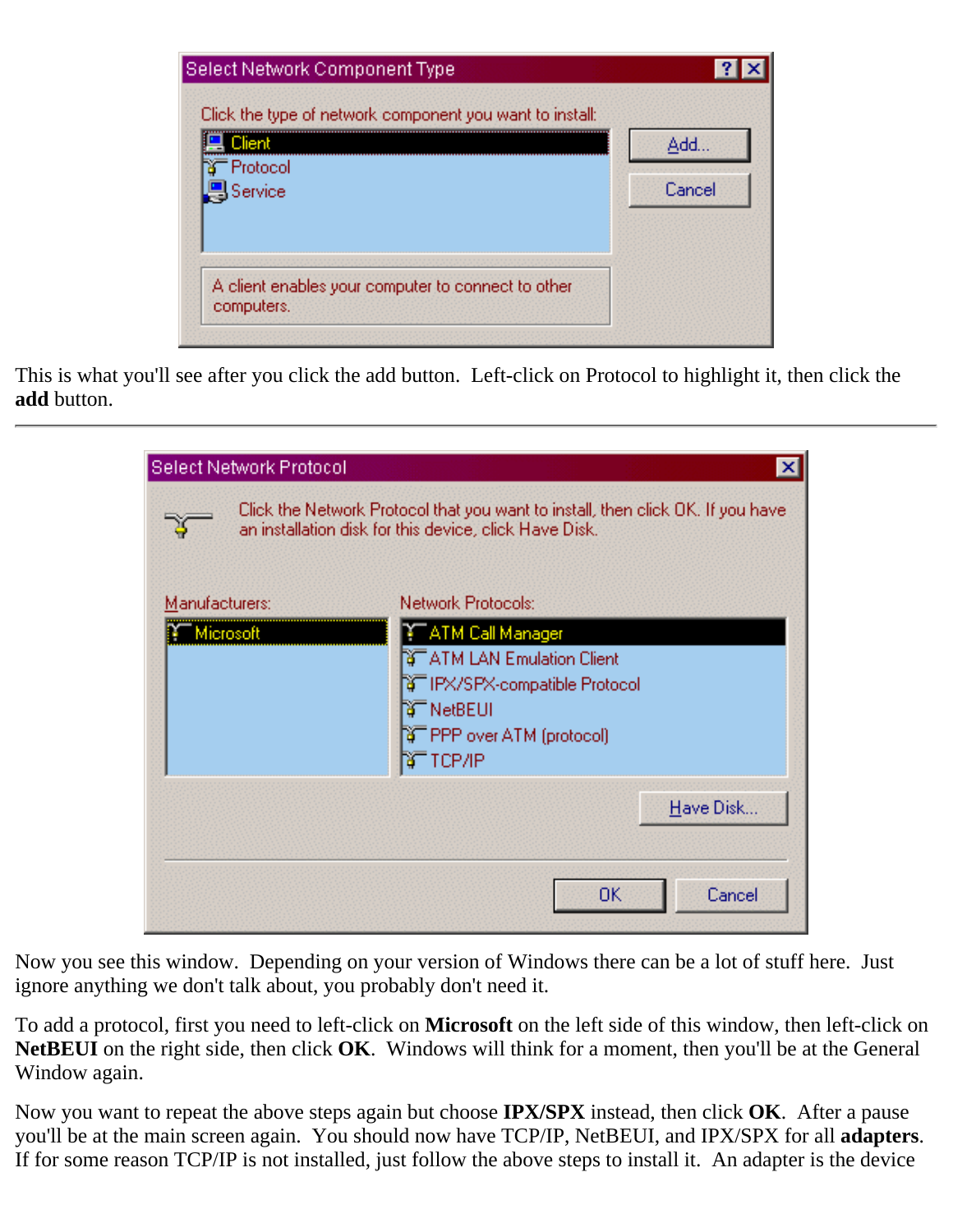that the protocol **talks** to. A NIC is an adapter, so is a dialup adapter, and so on.

Now I want you to delete some protocols that are not needed. Without getting too geeky... the more protocols you have, the slower the network will become. When you add a protocol it adds it to every adapter you have. If you don't have a regular phone modem, or use AOL you might only have one adapter... your NIC. In that case you can skip the delete step. Most people will have more than one adapter in their system. For instance, if you have a Dial-up adapter, both the NetBEUI and IPX/SPX protocols would also be installed for the dial-up adapter. Since they're not used or needed we'll delete them.

The only adapter that needs NetBEUI and IPX/SPX is you NIC for your home network. Any other instance of NetBEUI or IPX/SPX can be left-clicked on to highlight, then deleted by pressing the delete button. If you have more than one NIC (Network Card) in your 'puter, for a DSL or cable modem, you can delete the NetBEUI and IPX/SPX protocols for that as well.

So when you're done you'll see TCP/IP for every adapter, and NetBEUI for only the NIC adapter for your home network, and IPX/SPX for only the NIC adapter for your home network. Does this make sense to you? If not, stop and re-read the above text. If you're stuck here please fill out a [helpme](http://www.putergeek.com/help_request/) request and I'll either try to answer your questions, or I'll set up a time for you to call me so I can walk you though all of this.

Ok, now we're back at the general window.

See the area called **Primary network logon**? This is what gives you the nag screen on bootup.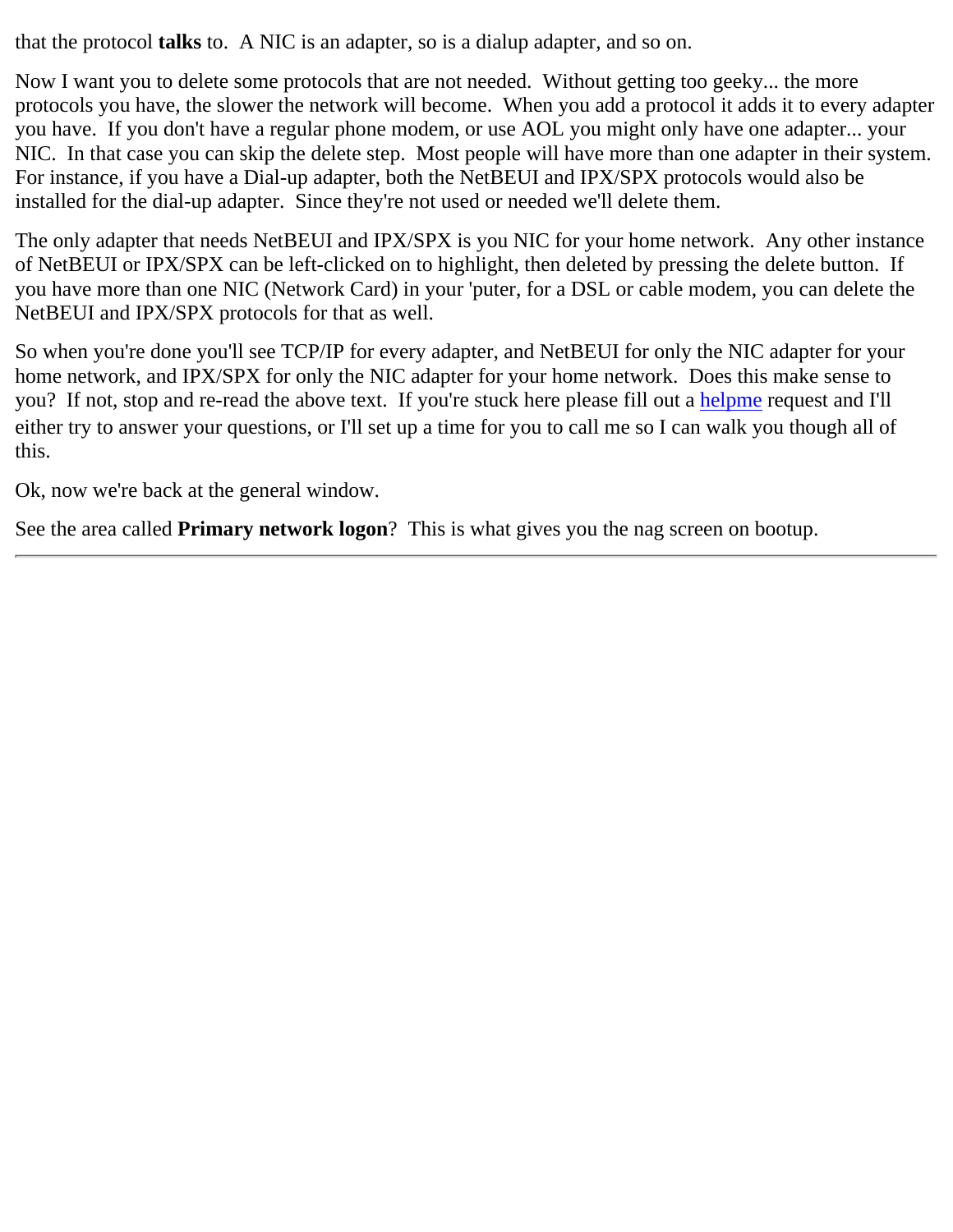| Network                                                                                     |        |    |            |  |
|---------------------------------------------------------------------------------------------|--------|----|------------|--|
| Configuration   Identification   Access Control                                             |        |    |            |  |
|                                                                                             |        |    |            |  |
| The following network components are installed:                                             |        |    |            |  |
| LE Client for Microsoft Networks                                                            |        |    |            |  |
| ■ Dial-Up Adapter<br>■ Linksys Combo PCMCIA EthernetCard                                    |        |    |            |  |
|                                                                                             |        |    |            |  |
| W⊤NetBEUI -> Linksys Combo PCMCIA EthernetCard                                              |        |    |            |  |
|                                                                                             |        |    |            |  |
|                                                                                             |        |    |            |  |
| Add                                                                                         | Remove |    | Properties |  |
| Primary Network Logon:                                                                      |        |    |            |  |
| Windows Logon                                                                               |        |    |            |  |
| <b>Client for Microsoft Networks</b>                                                        |        |    |            |  |
| Windows Logon                                                                               |        |    |            |  |
| Description                                                                                 |        |    |            |  |
| The primary network logon is the client that is used to validate                            |        |    |            |  |
| your user name and password, process any login scripts, and<br>perform other startup tasks. |        |    |            |  |
|                                                                                             |        |    |            |  |
|                                                                                             |        |    |            |  |
|                                                                                             |        | ОK | Cancel     |  |
|                                                                                             |        |    |            |  |

Change this to **Windows Logon**. Now click on the **File and Print sharing** button.

![](_page_11_Picture_2.jpeg)

Here is where you decide if you want to share files and/or printers. This is for only this 'puter. Check the box for file sharing, and check the printer box if you'd like to share the printer that is connected to this 'puter with other 'puters. Then press the **OK** button and you'll be back at the General Window.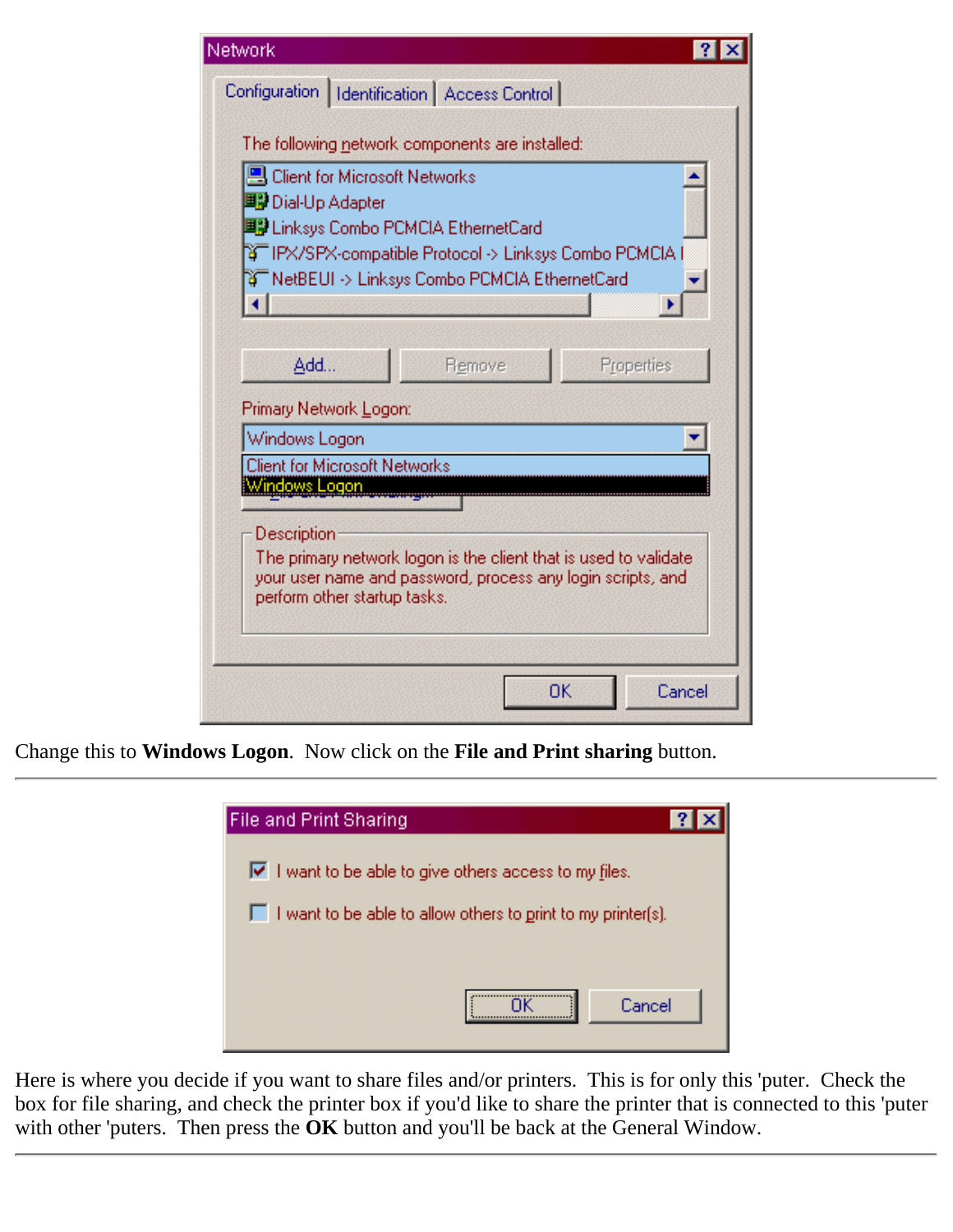Now look at the top of the General Window and click on the Identification tab.

| Network                  |                                                                                                                                                                                                           |        |
|--------------------------|-----------------------------------------------------------------------------------------------------------------------------------------------------------------------------------------------------------|--------|
| Configuration            | Identification   Access Control                                                                                                                                                                           |        |
|                          | Windows uses the following information to identify your<br>computer on the network. Please type a name for this<br>computer, the workgroup it will appear in, and a short<br>description of the computer. |        |
| Computer name:           | peter_in                                                                                                                                                                                                  |        |
| Workgroup:               | Crockett                                                                                                                                                                                                  |        |
| Computer<br>Description: | my AMD laptop                                                                                                                                                                                             |        |
|                          |                                                                                                                                                                                                           |        |
|                          |                                                                                                                                                                                                           |        |
|                          |                                                                                                                                                                                                           |        |
|                          |                                                                                                                                                                                                           |        |
|                          | <b>OK</b>                                                                                                                                                                                                 | Cancel |

OK, these settings may have been made during the install of Windows, or Windows might have made you put something in here during the install of the NIC drivers. Now is the time to make sure everything is correct.

First is the 'puter name. It can be almost anything you want it to be. To keep things simple I suggest you make it one word, no spaces, all lower case. That way if you ever connect to a Unix or Linux 'puter life will be easier :-) **Remember**, the name must be **unique**! If you re-use this name on any other 'puter on your network you will have seriously weird things happen!

Second, name your workgroup. Again, one word is prefered. Case does not matter. **This must be the same word** on every 'puter on the network. Workgroups are used on really big networks to make it easier to find just the 'puters in your office or department.

Last is the 'puter description. This can be whatever you want or can be left blank.

Click **OK** to go back to the General Window. Now click on the **Access** tab at the top.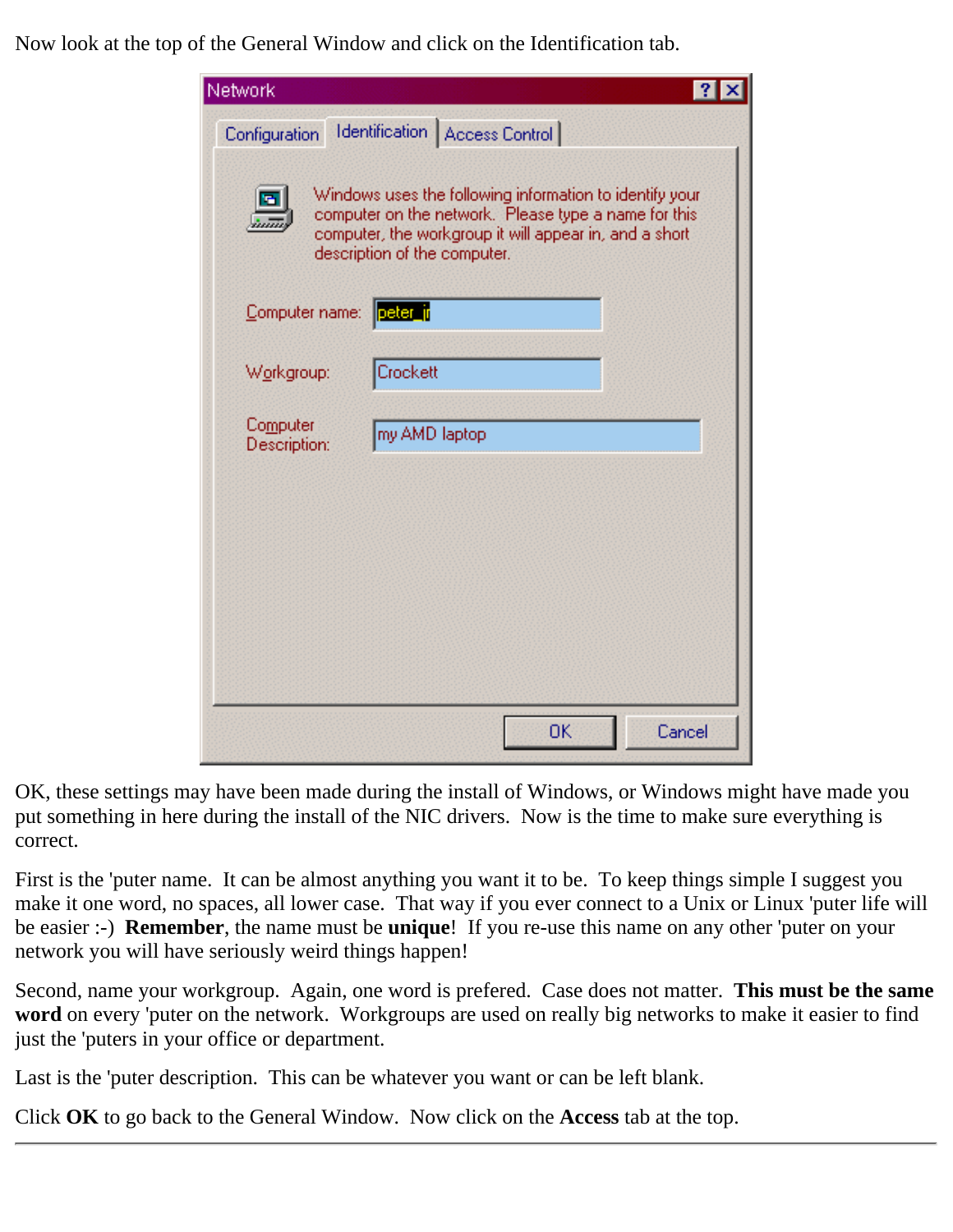![](_page_13_Picture_0.jpeg)

Make sure that the **Share-level access control** radio button is chosen. This is the default setting. Unless you have a Windows NT or Windows 2000 'puter on the network, you must use this choice. If you want to learn more, get the Windows Resource Kit from Microsoft.

Click the **OK** button to go back to the General Window.

Are you still with me? Good, now we're going to go through the properties of everything listed in the top third of the General Window that has to do with you home network. Keep in mind, the reading of this page will take you longer than the actual setup.... go figure :-)

As I tell you to, you'll left-click on an item to highlight it, then you'll click on the **properties** button to go to that new window.

Now I want you to go to the properties for **Client for Microsoft Networks**. Again, left-click on the line that reads Client for Microsoft Networks to highlight it, then click on the properties button.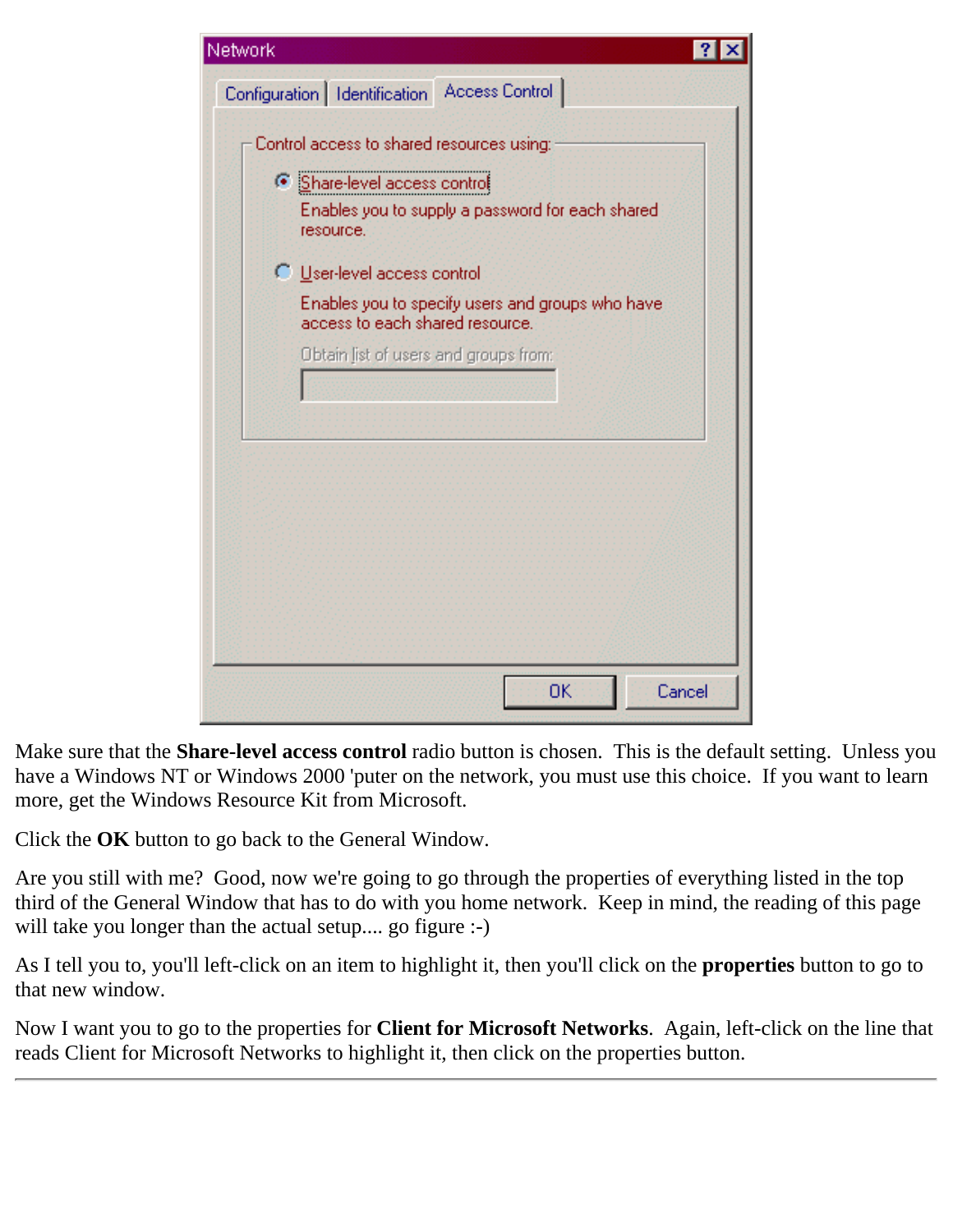|         | Client for Microsoft Networks Properties                                                         |  |
|---------|--------------------------------------------------------------------------------------------------|--|
| General |                                                                                                  |  |
|         | Logon validation                                                                                 |  |
|         | □ Log on to Windows NT domain                                                                    |  |
|         | When you log on, your password will be verified<br>on a Windows NT domain.                       |  |
|         | Windows NT domain:                                                                               |  |
|         |                                                                                                  |  |
|         |                                                                                                  |  |
|         | Network logon options                                                                            |  |
|         | <b><i>C</i></b> Quick logon                                                                      |  |
|         | Windows logs you onto the network, but network<br>drives are not reconnected until you use them. |  |
|         | $\bigcirc$ Logon and restore network connections                                                 |  |
|         | When you log onto the network, Windows<br>verifies that each network drive is ready for use.     |  |
|         |                                                                                                  |  |
|         | OΚ<br>Cancel                                                                                     |  |

Choose **Quick logon** here. If you map some network drives later, they'll be available the first time you use them, but if the network is down for some reason, you won't get a nag screen on bootup. Click **OK** to go back to the General Window.

### <span id="page-14-0"></span>**NetBEUI Settings**

Now find the line that says either just NetBEUI, or NetBEUI for (whatever you NIC is called) Click on it to highlight, then click the properties button.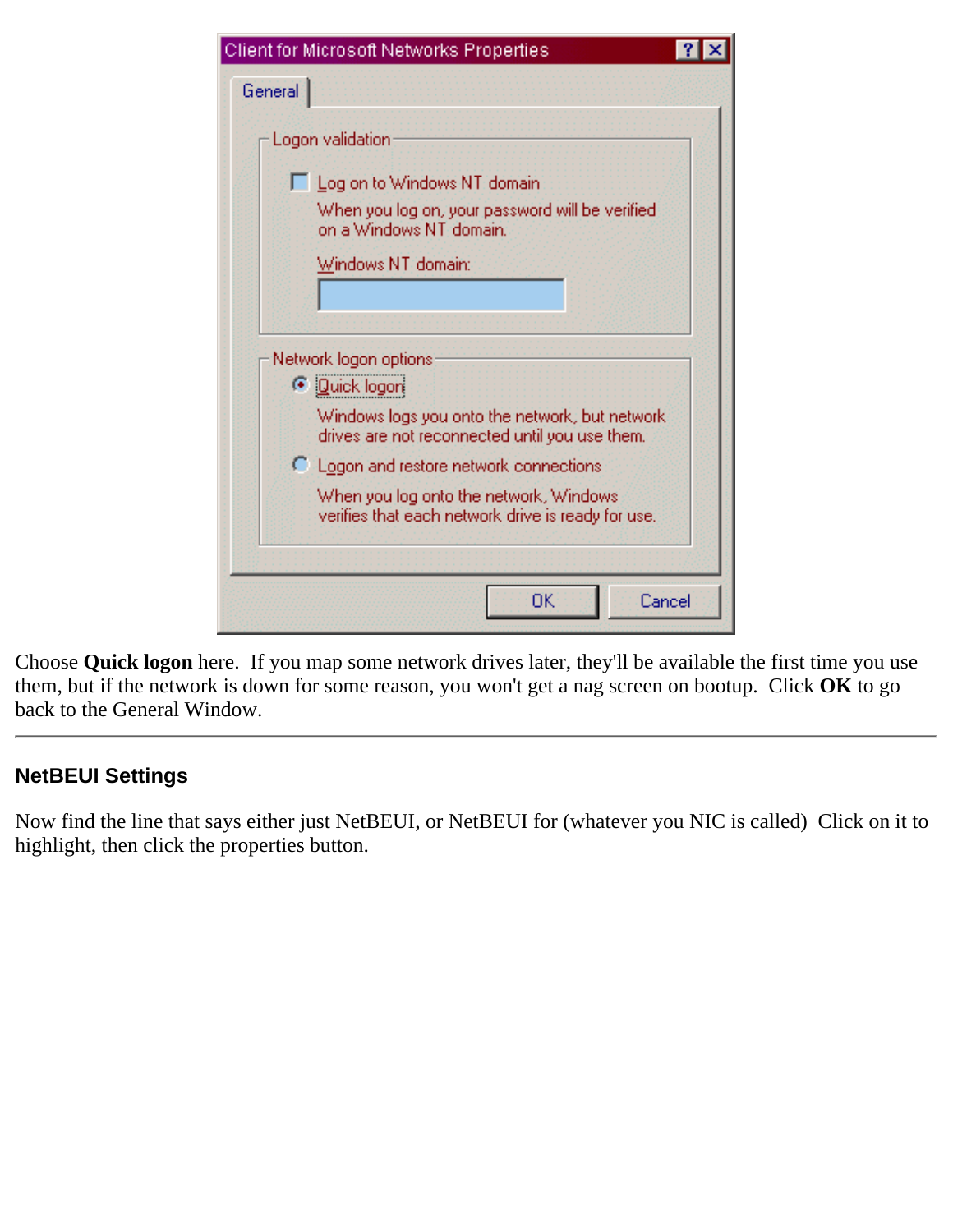| NetBEUI Properties<br>-?                                                                                                                                                  |
|---------------------------------------------------------------------------------------------------------------------------------------------------------------------------|
| Bindings   Advanced                                                                                                                                                       |
| Click the network components that will communicate using this<br>protocol. To improve your computer's speed, click only the<br>components that need to use this protocol. |
| □ Client for Microsoft Networks                                                                                                                                           |
| File and printer sharing for Microsoft Networks                                                                                                                           |
|                                                                                                                                                                           |
|                                                                                                                                                                           |
| Cancel<br>0K                                                                                                                                                              |

Make sure both boxes are checked here.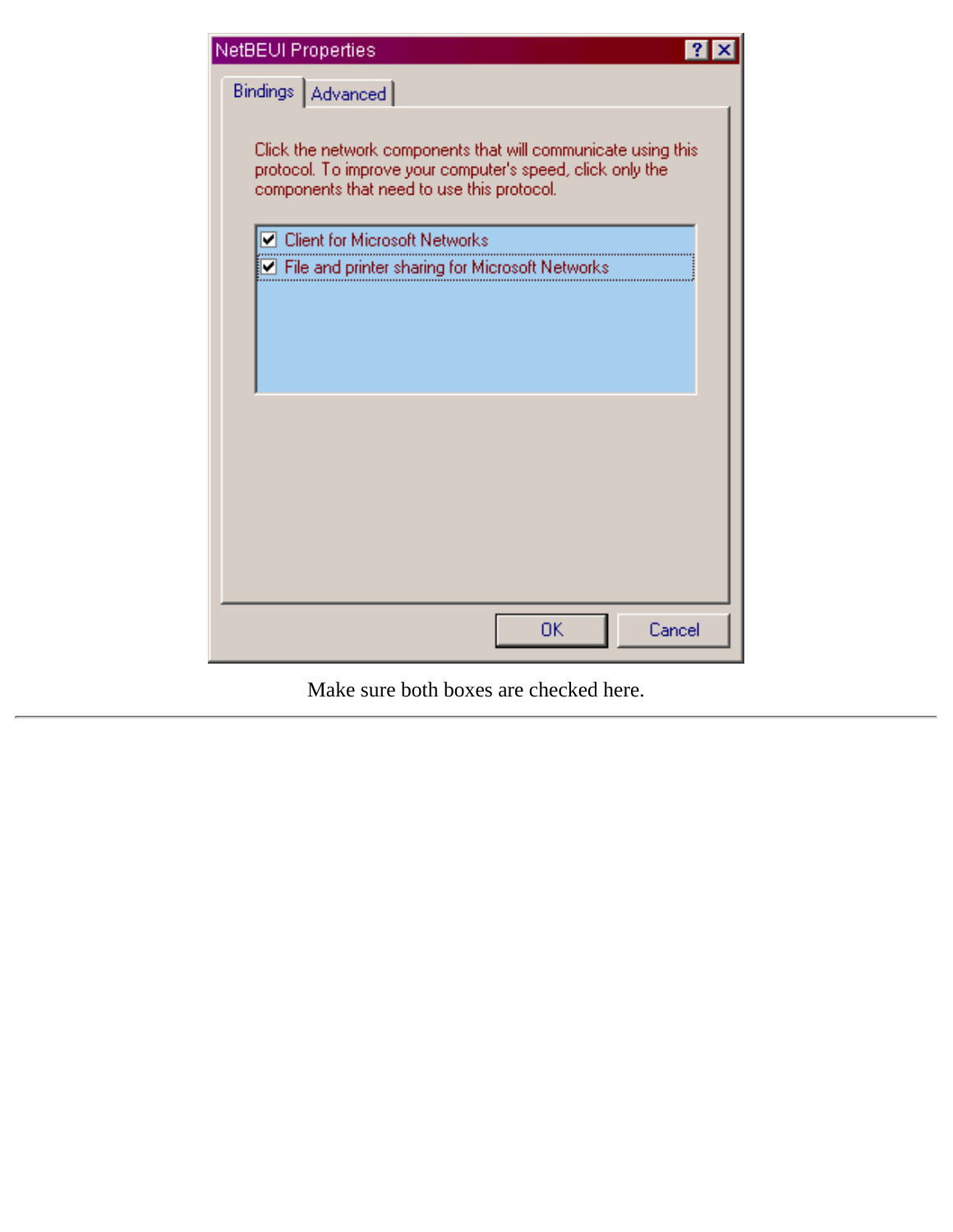| NetBEUI Properties                                                                               |              |        |
|--------------------------------------------------------------------------------------------------|--------------|--------|
| Advanced<br><b>Bindings</b>                                                                      |              |        |
| Click the setting you want to change on the left, and then<br>select its new value on the right. |              |        |
| Property:                                                                                        | Value:       |        |
| <b>Maximum Sessions</b><br><b>NCBS</b>                                                           | $ 10\rangle$ | 릘      |
| $\triangleright$ Set this protocol to be the default protocol.                                   |              |        |
|                                                                                                  | ОK           | Cancel |

The only thing to do here is to check the box to make this the **default protocol**. Then click **OK** to go back to the General Window.

Now click on the line that reads either just TCP/IP, or that reads TCP/IP for (whatever your NIC is called), then click on properties.

### <span id="page-16-0"></span>**TCP/IP Settings**

This is where it gets complicated. You don't have to understand this very well except for one very important point. We will be assigning IP addresses to each 'puter. **Each address MUST be different**! The first address for the main 'puter, or the one that connects to the internet, or the one that acts as the game server for your network games (if you have any), it gets the IP address of **192.168.0.1** . The next 'puter gets an IP address of **192.168.0.2** , then next 'puter gets the IP of **192.168.0.3** , and so on. Only the last digit changes here! The last digit can go as high as 254, not that you'll ever get to that number.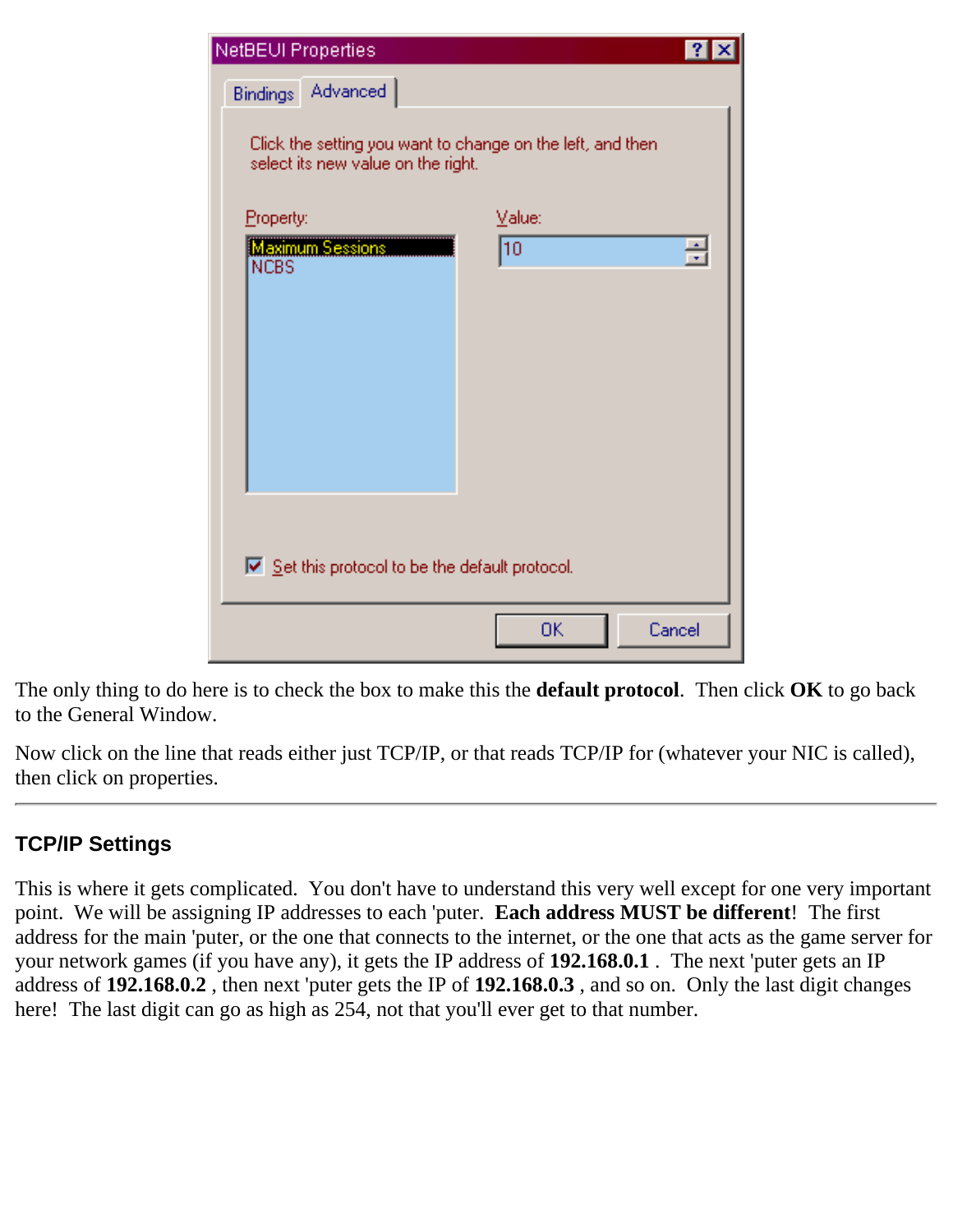| <b>TCP/IP Properties</b>                                                                                                                                                                                               |                                                  |                   |  |  |  |  |
|------------------------------------------------------------------------------------------------------------------------------------------------------------------------------------------------------------------------|--------------------------------------------------|-------------------|--|--|--|--|
| Bindings                                                                                                                                                                                                               | Advanced                                         | <b>NetBIOS</b>    |  |  |  |  |
|                                                                                                                                                                                                                        | DNS Configuration   Gateway   WINS Configuration | <b>IP Address</b> |  |  |  |  |
| An IP address can be automatically assigned to this computer.<br>If your network does not automatically assign IP addresses, ask<br>your network administrator for an address, and then type it in<br>the space below. |                                                  |                   |  |  |  |  |
|                                                                                                                                                                                                                        | C Obtain an IP address automatically             |                   |  |  |  |  |
| ● Specify an IP address:                                                                                                                                                                                               |                                                  |                   |  |  |  |  |
| <b>IP Address:</b>                                                                                                                                                                                                     | 192.168.0                                        | 5                 |  |  |  |  |
| Subnet Mask:                                                                                                                                                                                                           | 255.255.255.                                     | 0                 |  |  |  |  |
|                                                                                                                                                                                                                        | $\nabla$ Detect connection to network media      |                   |  |  |  |  |
|                                                                                                                                                                                                                        | OΚ                                               | Cancel            |  |  |  |  |

Here's where you set the IP address for this 'puter. Click Specify an IP address, then put in an address like 192.168.0.xxx (replace the 3 Xs with a number starting at "**1**") and with each new puter go up from there... like this **192.168.0.1** then the next 'puter gets **192.168.0.2** , then the next gets **192.168.0.3** , and so on. Remember, they **MUST** be different on each 'puter! Then make the subnet mask for every 'puter the same, it will be **255.255.255.0** . You will see the check box for **Detect connection to network media** only in WinME. As for what this button does... I have no idea yet :-) Now click on the **Gateway** tab.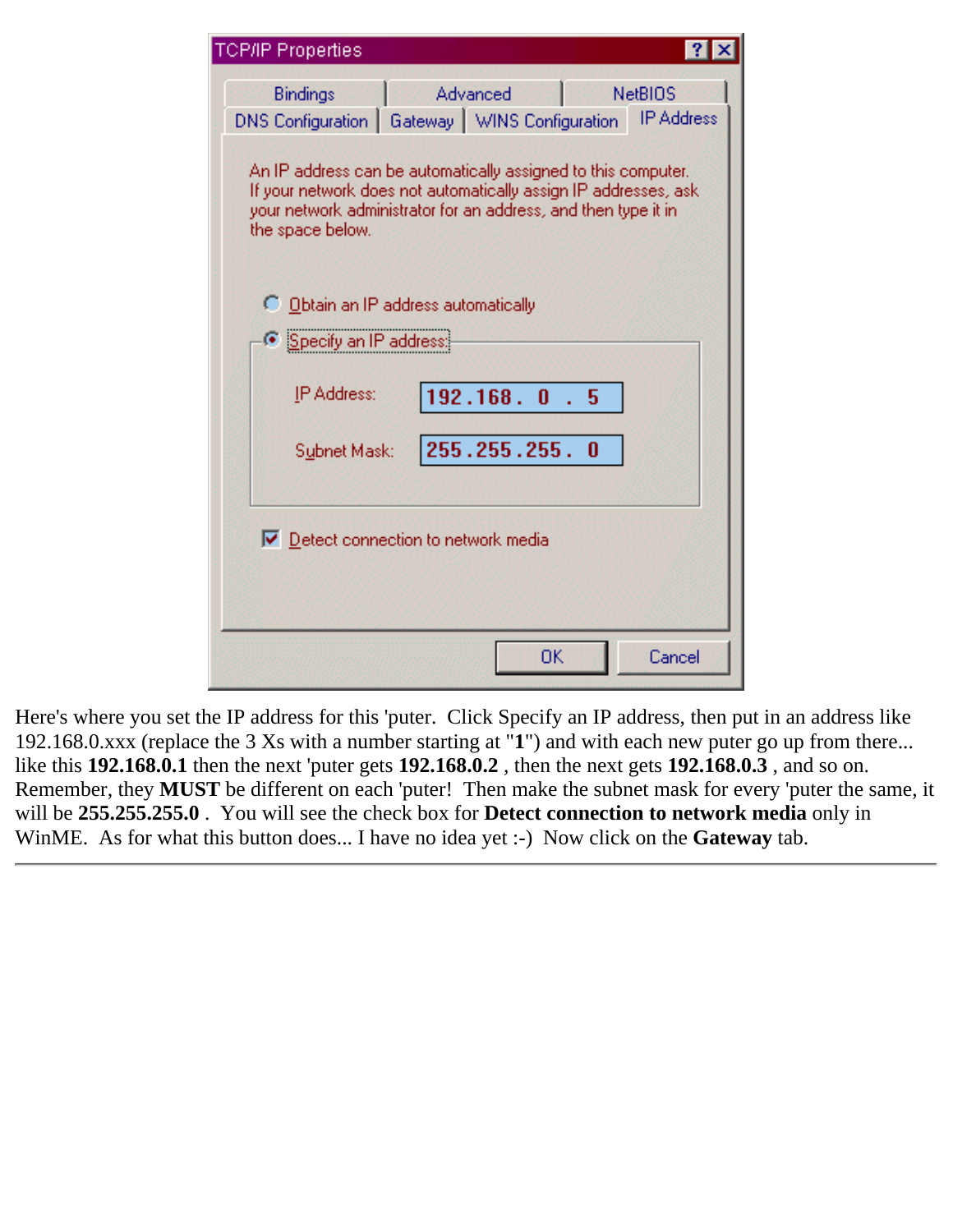| <b>TCP/IP Properties</b>                                                                                                                                     |                                                       | - ? 1          |  |
|--------------------------------------------------------------------------------------------------------------------------------------------------------------|-------------------------------------------------------|----------------|--|
| Bindings<br><b>DNS</b> Configuration                                                                                                                         | Advanced<br>Gateway   WINS Configuration   IP Address | <b>NetBIOS</b> |  |
| The first gateway in the Installed Gateway list will be the default.<br>The address order in the list will be the order in which these<br>machines are used. |                                                       |                |  |
| New gateway:                                                                                                                                                 | Add                                                   |                |  |
| Installed gateways:<br>192.168.0.6                                                                                                                           | Remove                                                |                |  |
|                                                                                                                                                              | ОK                                                    | Cancel         |  |

You will only change the settings here if you use ICS (**I**nternet **C**onnection **S**haring), or some other form of Proxy Server. If this is the 'puter that is directly connected to the internet leave this box blank. If this is a different 'puter, put in the IP address of the 'puter that is directly connected to the internet. Now click on the **DNS Configuration** tab.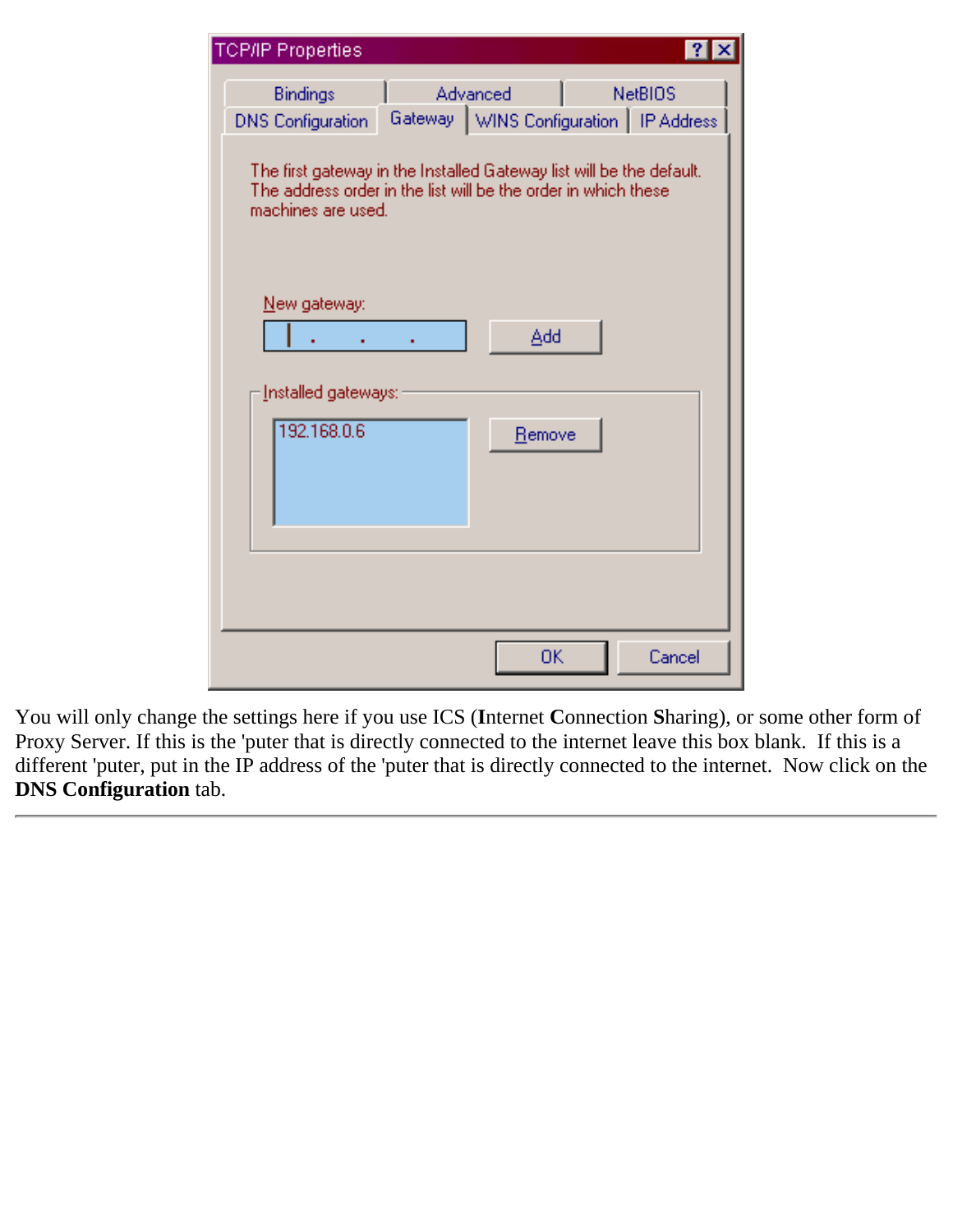| <b>TCP/IP Properties</b>                                                  |                  |               | ?              |
|---------------------------------------------------------------------------|------------------|---------------|----------------|
| Bindings<br>DNS Configuration   Gateway   WINS Configuration   IP Address | Advanced         |               | <b>NetBIOS</b> |
| C Disable DNS<br>● Enable DNS                                             |                  |               |                |
| Host: peter_jr                                                            | D <u>o</u> main: |               |                |
| DNS Server Search Order -                                                 |                  | Add           |                |
| 192.168.0.1<br>12.21.38.5<br>12.21.38.6                                   |                  | <b>Remove</b> |                |
| Domain Suffix Search Order                                                |                  |               |                |
|                                                                           |                  | Add           |                |
|                                                                           |                  | Remove        |                |
|                                                                           |                  |               |                |
|                                                                           |                  |               |                |
|                                                                           | ОK               |               | Cancel         |

Again, unless you have a reason to do so, you will not do anything on this tab. I \*think\* even if you use ICS (I have not used ICS, I use IP MASQ through Linux...and that's another story) you'll leave this alone. Some Proxy Servers \*may\* require you to make some changes here. Click on the bindings tab.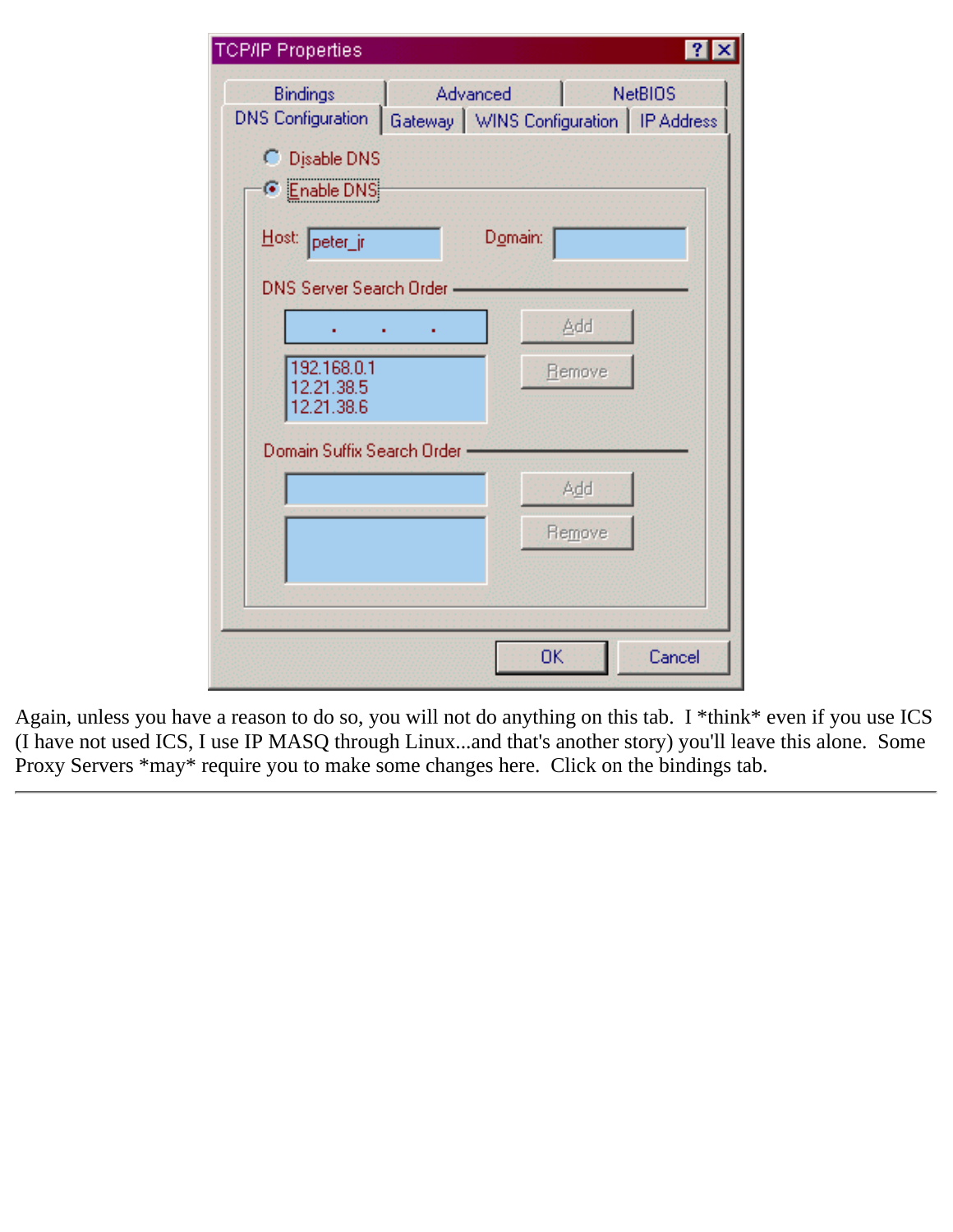| <b>TCP/IP Properties</b>                                                                                                                                                  |          |                |
|---------------------------------------------------------------------------------------------------------------------------------------------------------------------------|----------|----------------|
| DNS Configuration   Gateway   WINS Configuration   IP Address<br>Bindings                                                                                                 | Advanced | <b>NetBIOS</b> |
| Click the network components that will communicate using this<br>protocol. To improve your computer's speed, click only the<br>components that need to use this protocol. |          |                |
| ◯ Client for Microsoft Networks                                                                                                                                           |          |                |
| File and printer sharing for Microsoft Networks                                                                                                                           |          |                |
|                                                                                                                                                                           |          |                |
|                                                                                                                                                                           |          |                |
|                                                                                                                                                                           | ОK       | Cancel         |

Make sure you **UNcheck** File and printer sharing for Microsoft Networks! You don't need or want it. Plus it helps with security on your 'puter too. You will not change anything on any of the other tabs. Click **OK** to go back to the General Window.

### <span id="page-20-0"></span>**IPX/SPX Settings**

Now we're getting close to being finished. How many of you read all of this in one sitting, raise your hand? Really? That many of you? Very good (I know, a feeble attempt at humor).

Please highlight the line that reads either IPX/SPX or IPX/SPX for (whatever your NIC is called), and click the properties button.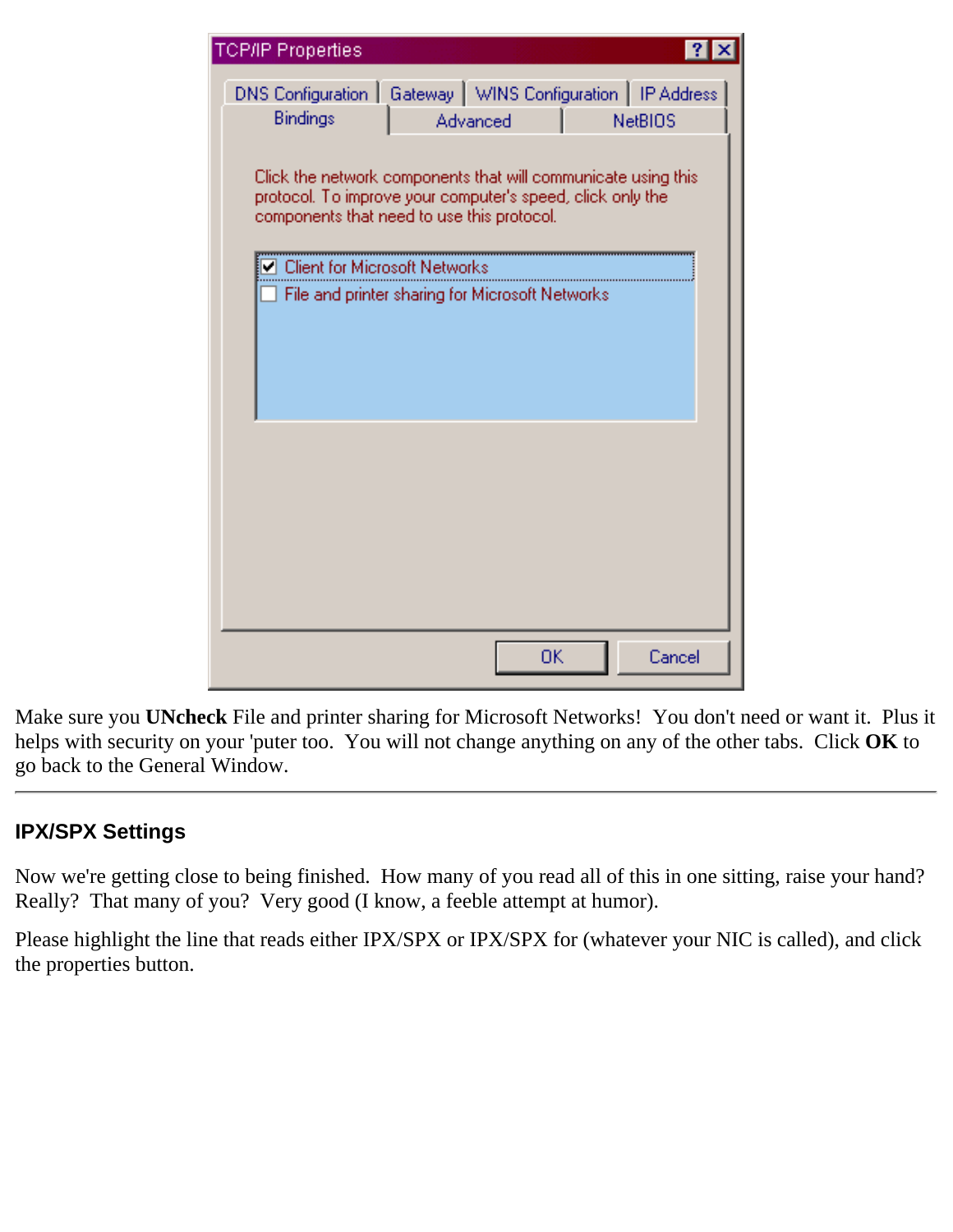| IPX/SPX-compatible Protocol Properties                                                                                                                                    |  |
|---------------------------------------------------------------------------------------------------------------------------------------------------------------------------|--|
| Bindings   Advanced   NetBIOS                                                                                                                                             |  |
| Click the network components that will communicate using this<br>protocol. To improve your computer's speed, click only the<br>components that need to use this protocol. |  |
| $\Box$ Client for Microsoft Networks                                                                                                                                      |  |
| File and printer sharing for Microsoft Networks                                                                                                                           |  |
|                                                                                                                                                                           |  |
|                                                                                                                                                                           |  |
|                                                                                                                                                                           |  |
|                                                                                                                                                                           |  |
| Cancel<br>OΚ                                                                                                                                                              |  |

This is the only setting you'll change. **Uncheck** File and printer settings for Microsoft Networks. This is a good security precaution as well as a small way to seed up your network. Click **OK** to go back to the General Window.

### <span id="page-21-0"></span>**Final Check**

You are now back at the General Window for network properties. Before you push the OK button, you may wish to go through all of these settings again to make sure you get them correct. I also suggest that you only do one 'puter at a time :-) If you're sure that everything is how you want it, go ahead and press the OK button now. Windows will think for a bit, it may ask you to insert your Windows CD, then it will pop up a window asking you to restart to finish the changes, say **YES** here.

Just a note. If you choose to print this page, you should be aware that you'll be printing around 24-28 pages :-)

# <span id="page-21-1"></span>**File and Printer Sharing**

Now that you have this nifty network all setup, what can you do with it? First, let's set up file sharing. Double-click on **My Computer**, then right-click on your "**C**" drive, then choose **Sharing** from the context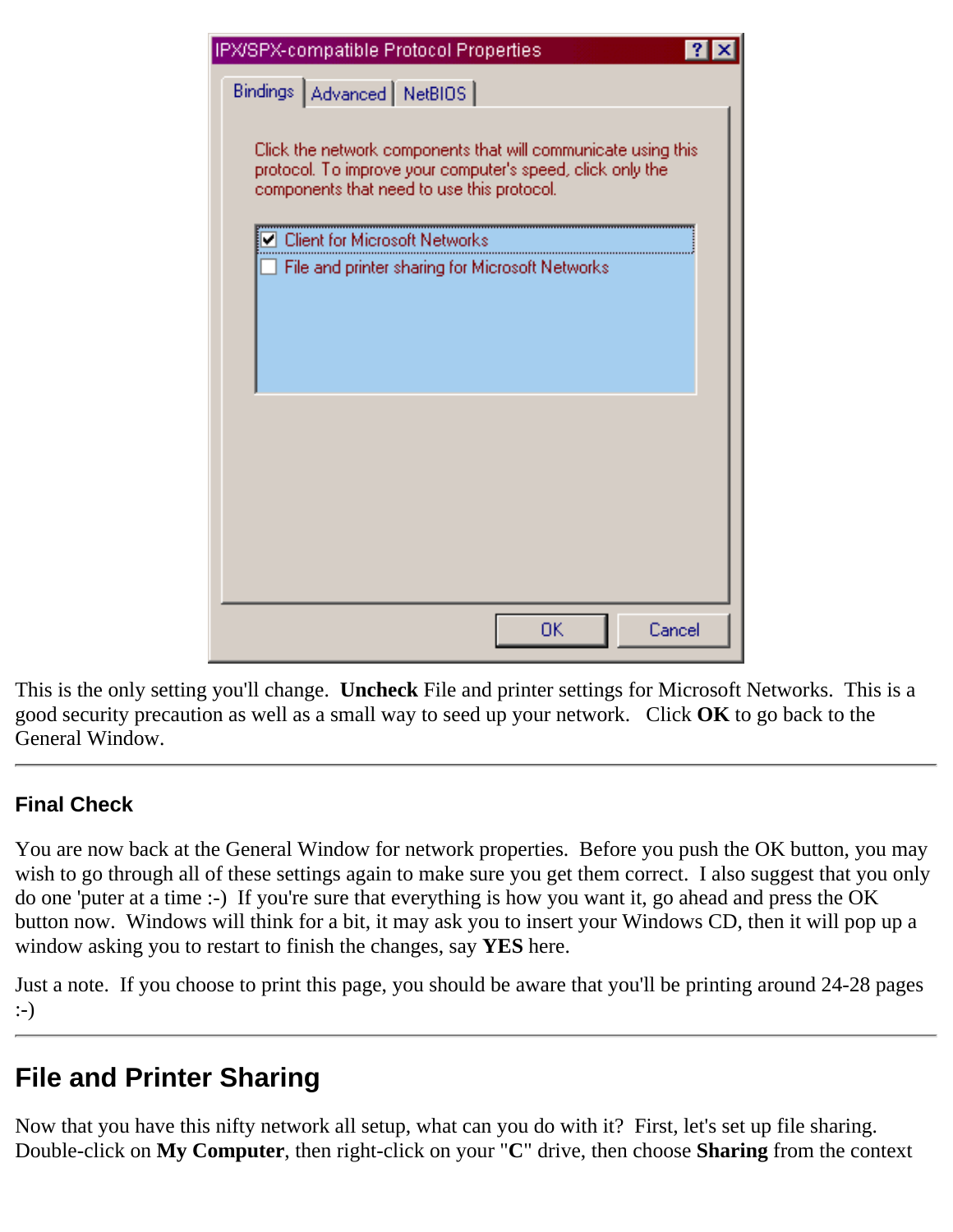menu that pops up.

| WINME (C:) Properties                                                                                                                |
|--------------------------------------------------------------------------------------------------------------------------------------|
| General Tools Sharing Norton                                                                                                         |
| C Not Shared<br><b>6</b> Shared As:<br>Share Name: C<br>Comment:<br>Access Type:<br>C Read-Only<br>$G$ Eull<br>C Depends on Password |
| Passwords:                                                                                                                           |
| Read-Only Password:                                                                                                                  |
| Full Access Password:                                                                                                                |
|                                                                                                                                      |
| OK<br>Cancel<br>Apply                                                                                                                |

Change the radio button to **Shared As**, leave the share name alone, choose **Full** if you want people on the network to be able to both read and write, or choose Read-Only if you want them to be able to just read but not write.

You may enter a password if you want, but you don't have to. Click **OK** and you're done. (Apply is to make the changes but leave the window open. By clicking OK, it will apply the changes and close the window).

Now follow the same steps on any other drives you wish to share. If you'd like, you could just share certain folders or files instead...but IMHO it's a pain to do it that way.

Now do the same for any printers you wish to share. NOTE: After you share a printer, the other 'puters have to install the printer. From the other 'puters just start the Add New Printer Wizard, choose network printer, say no to DOS printing (it's a pain), then browse the network to find the printer. Then continue with the wizard till you're finished.

At this point you should open an Explorer window to see if you can see the other 'puters. If you can, you're done. If you can't see the other 'puters, you have some settings wrong. Which means it's time to go through this page again.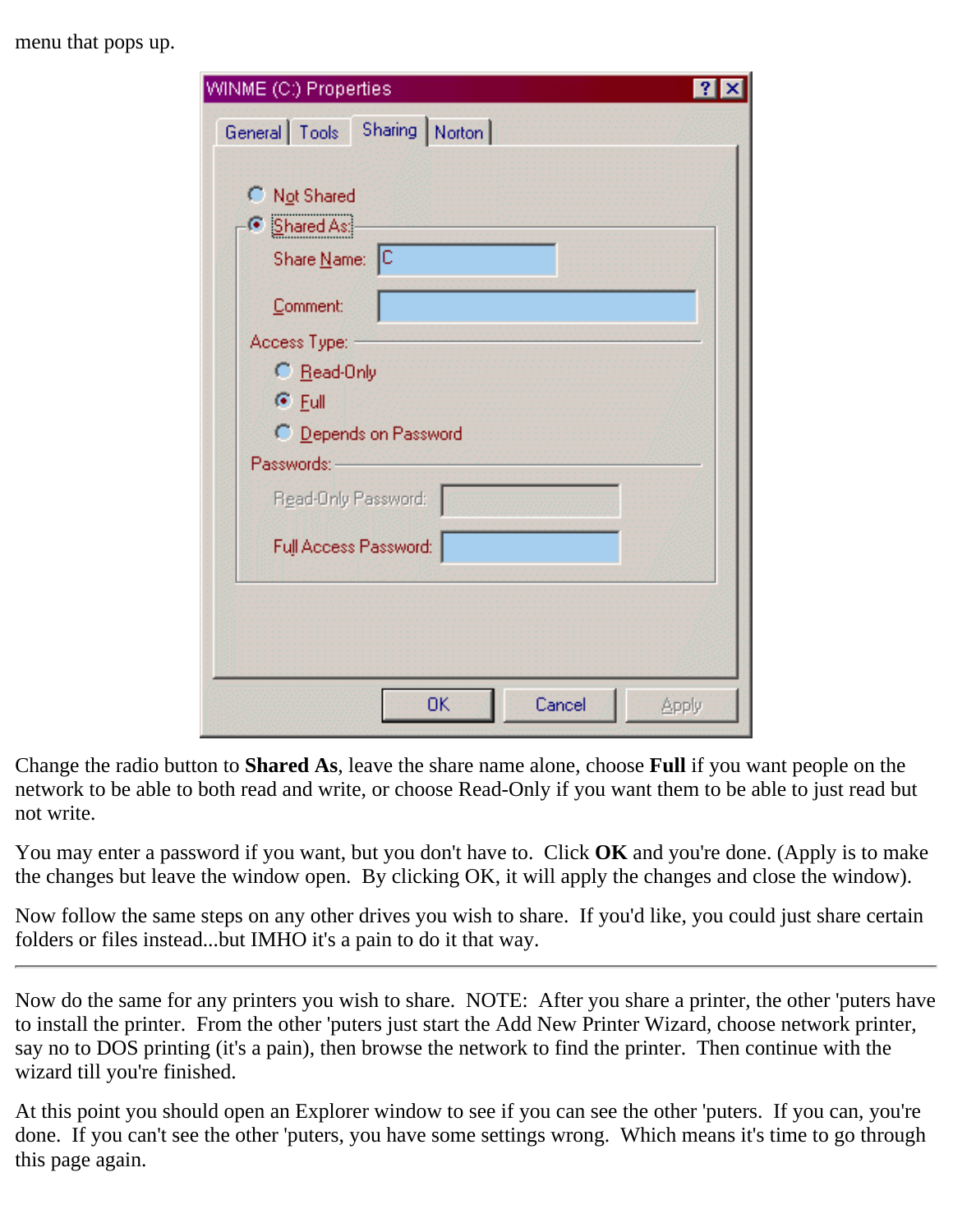| Add Printer Wizard |                                                                                                                                                                                                                                       |
|--------------------|---------------------------------------------------------------------------------------------------------------------------------------------------------------------------------------------------------------------------------------|
|                    | How is this printer attached to your computer?<br>If it is directly attached to your computer, click Local<br>Printer. If it is attached to another computer, click Network<br>Printer<br>C Local printer<br><b>E</b> Network printer |
|                    | Next ><br>Cancel<br>$\leq$ Back                                                                                                                                                                                                       |

| Add Printer Wizard                              |                                                                                                                                                                            |  |
|-------------------------------------------------|----------------------------------------------------------------------------------------------------------------------------------------------------------------------------|--|
| 1 34 77 81<br>2 H-F1 Bain<br><b>Pal Address</b> | Type the network path or the queue name of your printer.<br>If you don't know its name, click Browse to view available<br>network printers.<br>Network path or queue name: |  |
|                                                 | Browse<br>Do you print from MS-DOS-based programs?<br>$\bigcirc$ Yes<br>$G$ No                                                                                             |  |
|                                                 | Next ><br>Cancel<br>$\leq$ Back                                                                                                                                            |  |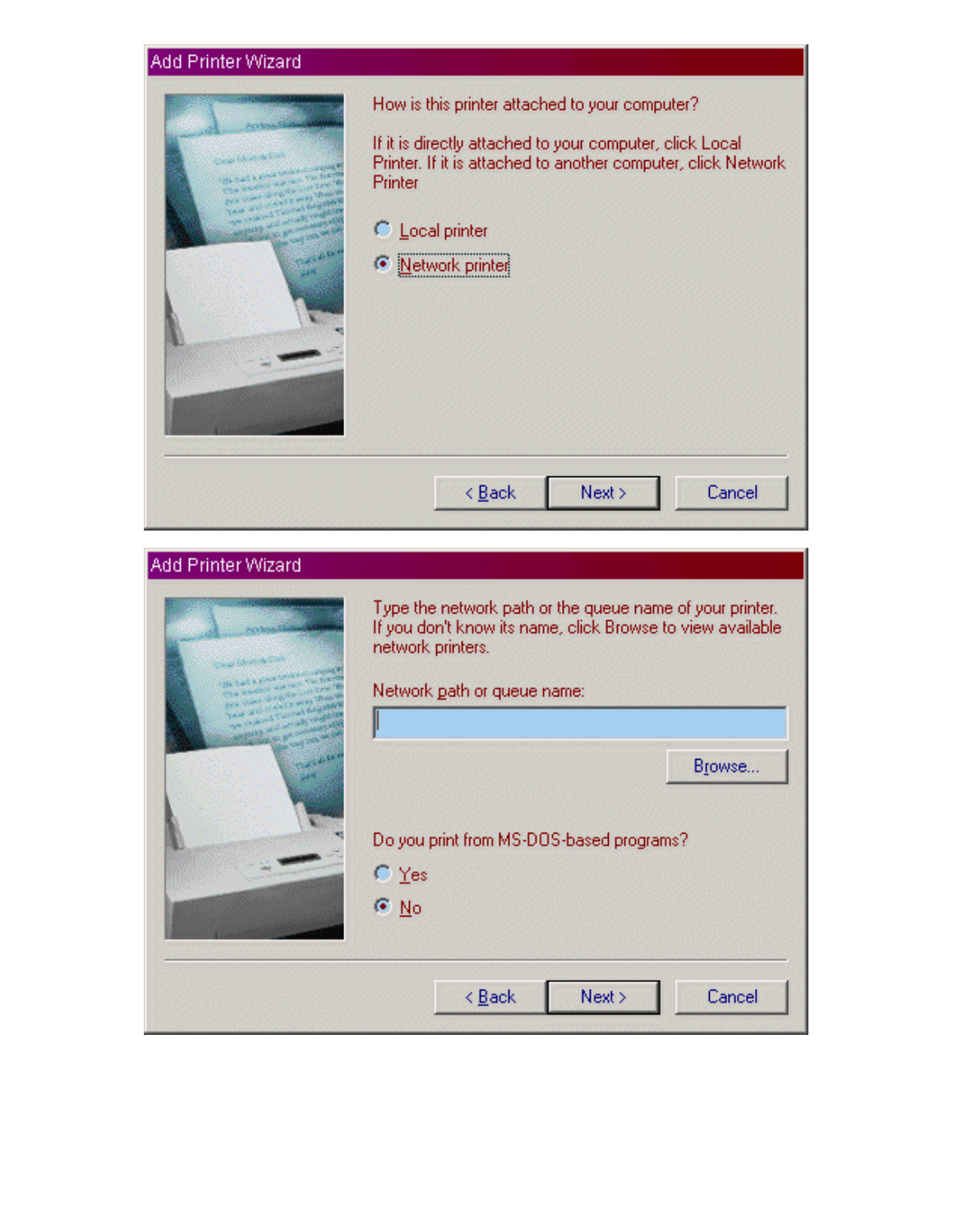| <b>Browse for Printer</b>                                                                                              | -? |
|------------------------------------------------------------------------------------------------------------------------|----|
| Select the network printer that you want to add.<br>Note: Printers are usually attached to computers.                  |    |
| Network<br><b>Entire Network</b><br>Crockett<br>由 具 Gateway<br>کا سر ص<br>빜 Peter<br>$\odot$ nec<br>Office<br>a on Tom |    |
| c on Amy<br>c on Amy_jr<br>c on Junk_box<br>c on Peter<br>c.on Tom<br>Cancel<br>ОK                                     |    |

[ [Hardware](#page-1-0) ] [ [Network Cards](#page-1-1) ] [ [NIC Install](#page-3-0) ] [ [Hubs and Cables](#page-4-0) ]

[ [Network Settings](#page-7-0) ] [ [General Settings](#page-8-0) ] [ [NetBEUI Settings](#page-14-0) ] [ [TCP/IP Settings](#page-16-0) ] [ [IPX/SPX Settings](#page-20-0) ] [ [Final Check](#page-21-0) ]

[ [File and Printer Sharing](#page-21-1) ]

[ [Home](http://www.putergeek.com/index.shtml) ] [ [Site Map](http://www.putergeek.com/sitemap/) ] [ [Site Search](http://www.putergeek.com/search/) ] [ [Back to last page](javascript:history.go(-1)) ]

[ [Home Networking Part One](http://www.putergeek.com/home_network/) ] [ [Technical Info](http://www.putergeek.com/home_network_2/tech_info.shtml) ]

**Last Revised: 01/03/2001**

**Visitors to this page ( 21 today, 32 this week, 32 this month, 32 this year )**

![](_page_24_Picture_8.jpeg)